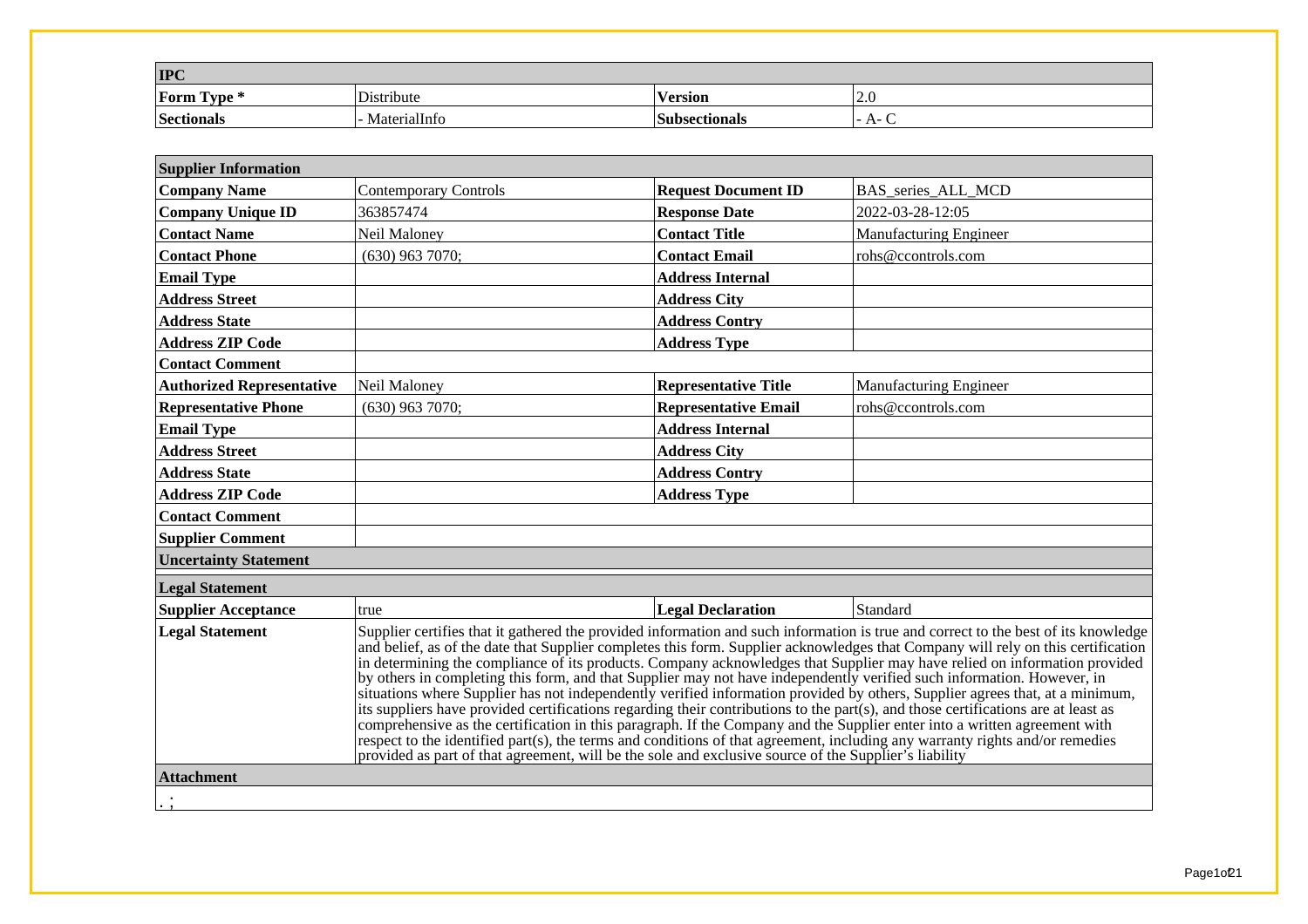|                                  |                                           |                |                                     | <b>Product</b>              |               |            |                 |                  |
|----------------------------------|-------------------------------------------|----------------|-------------------------------------|-----------------------------|---------------|------------|-----------------|------------------|
| <b>Mfr Item</b><br><b>Number</b> | <b>Mfr Item Name</b>                      | <b>Version</b> | <b>Mfr Site</b>                     | <b>Date</b>                 | <b>Amount</b> | <b>UoM</b> | <b>Identity</b> | <b>Authority</b> |
| BASGLX-M1                        |                                           |                | <b>DOWNERS</b><br><b>GROVE, USA</b> | $2017 - 01 - 18$<br>11:03   | 300           | g          |                 |                  |
| BASC20-R                         | <b>BAS</b> Control 20                     |                | <b>DOWNERS</b><br><b>GROVE, USA</b> | 2017-01-18-01-<br>07:36     | 250           | g          |                 |                  |
| BASC22-R                         | <b>BAS</b> Control 22                     |                | <b>DOWNERS</b><br>GROVE, USA        | 2017-01-18-01-<br>07:36     | 255           | g          |                 |                  |
| BASR-8M                          | <b>BAS I/O MASTER</b>                     |                | <b>DOWNERS</b><br><b>GROVE, USA</b> | $2017 - 01 - 18$<br>11:46   | 270           | g          |                 |                  |
| BASR-8M/P                        | <b>BAS I/O MASTER POE</b>                 |                | <b>DOWNERS</b><br><b>GROVE, USA</b> | 2017-01-18-<br>11:46        | 270           | g          |                 |                  |
| BASR-8X                          | <b>BAS I/O EXPANSION</b>                  |                | <b>DOWNERS</b><br><b>GROVE, USA</b> | $2017 - 01 - 18$ -<br>11:46 | 270           | g          |                 |                  |
| <b>BASRT-B</b>                   | <b>DIN RAIL MOUNT</b><br><b>BASROUTER</b> |                | <b>DOWNERS</b><br><b>GROVE, USA</b> | $2017 - 01 - 18$<br>11:46   | 300           | g          |                 |                  |
| <b>BASRTLX-B</b>                 |                                           |                | <b>DOWNERS</b><br><b>GROVE, USA</b> | $2017 - 01 - 18$<br>11:46   | 300           | g          |                 |                  |
| <b>BASRTP-B</b>                  | PORTABLE BAS<br><b>ROUTER</b>             |                | <b>DOWNERS</b><br><b>GROVE, USA</b> | $2017 - 01 - 18$ -<br>11:46 | 100           | g          |                 |                  |
| BASC-20R                         | <b>20-POINT BAS</b><br><b>CONTROLLER</b>  |                | <b>DOWNERS</b><br><b>GROVE, USA</b> | $2017 - 01 - 18$<br>11:47   | 305           | g          |                 |                  |
| BASC-20T                         | <b>20-POINT BAS</b><br><b>CONTROLLER</b>  |                | <b>DOWNERS</b><br><b>GROVE, USA</b> | $2017 - 01 - 18$ -<br>11:47 | 305           | g          |                 |                  |
| <b>EIBA5-100T</b>                | 5-PORT BLDG.<br><b>AUTOMATION SWITCH</b>  |                | SUZHOU,<br><b>CHINA</b>             | 2017-01-18-<br>11:42        | 180           | g          |                 |                  |
| <b>EIBA5-100T/R</b>              | 5-PORT BLDG.<br><b>AUTOMATION SWITCH</b>  |                | SUZHOU,<br><b>CHINA</b>             | $2017 - 01 - 18$<br>11:03   | 180           | g          |                 |                  |
| <b>EIBA5-100T</b>                | 5-PORT BLDG.<br><b>AUTOMATION SWITCH</b>  |                | SUZHOU,<br><b>CHINA</b>             | 2017-01-18-<br>11:03        | 180           | g          |                 |                  |
| <b>EIBA5-100T/R</b>              | 5-PORT BLDG.<br><b>AUTOMATION SWITCH</b>  |                | SUZHOU,<br><b>CHINA</b>             | $2017 - 01 - 18$<br>11:03   | 180           | g          |                 |                  |

| $-1$<br>$U_0$ iv $\overline{U}$  | Comment |
|----------------------------------|---------|
| $\overline{\phantom{0}}$<br>Each |         |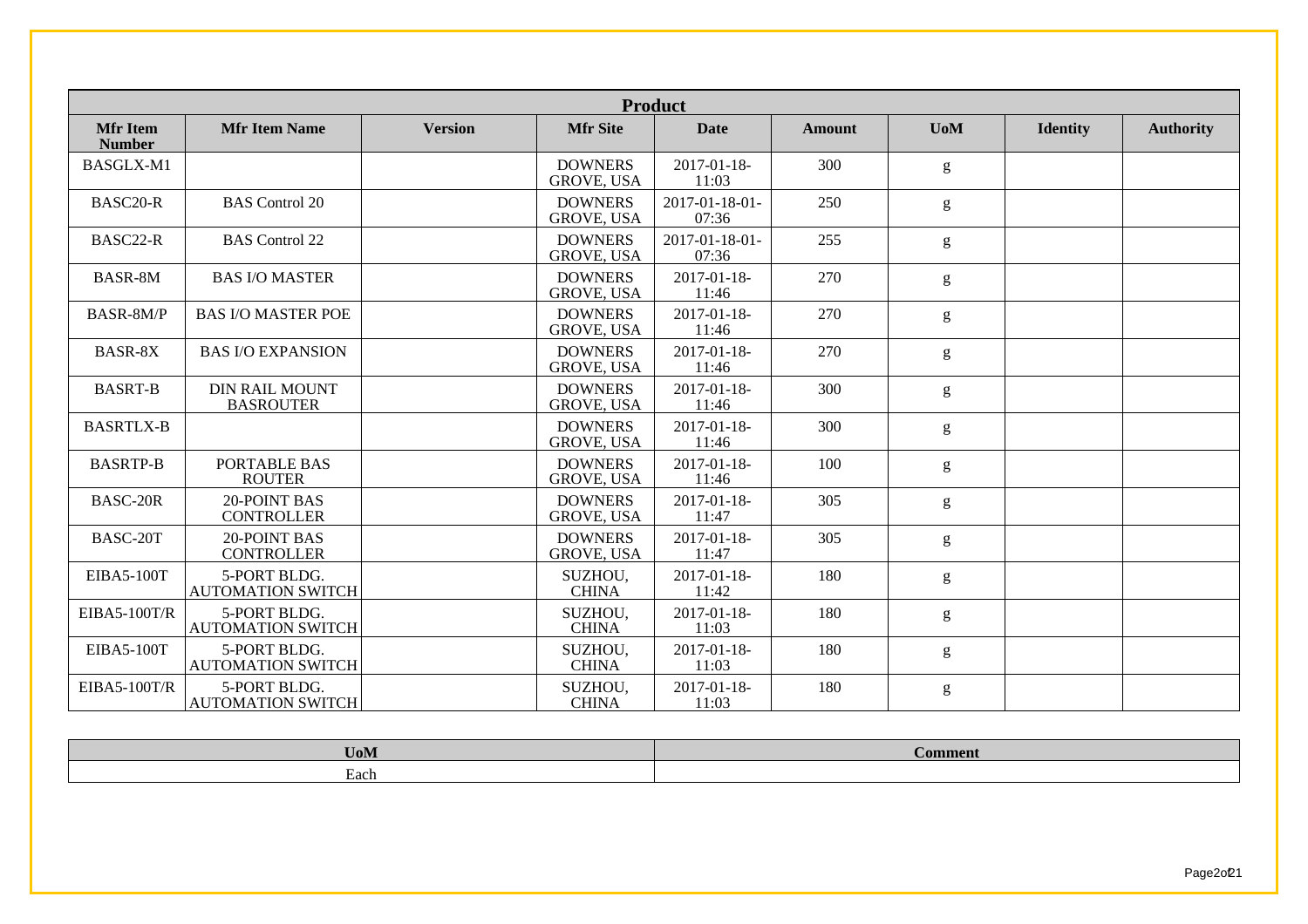| QueryList:REACH-0209                                                                                                                                                   |                 |
|------------------------------------------------------------------------------------------------------------------------------------------------------------------------|-----------------|
| <b>Ouery</b>                                                                                                                                                           | <b>Response</b> |
| Product(s) does not contain REACH Substances Of Very High Concern above the limits per the definition within REACH                                                     | true            |
| QueryList: EURoHS-0508                                                                                                                                                 |                 |
| <b>Ouery</b>                                                                                                                                                           | <b>Response</b> |
| Product(s) meets EU RoHS requierement without any exemptions                                                                                                           | true            |
| $Product(s)$ meets EU RoHS requirements except lead in solder and this usage may qualify under the lead in solder '7b' exemption (other selected exemptions may apply) |                 |
| Product(s) meets EU RoHS requirements by application of the selected exemption(s)                                                                                      |                 |
| Product(s) does not meet EU RoHS requirements and is not under exemptions                                                                                              |                 |
| Product(s) is obsolete, no information is available                                                                                                                    |                 |
| Product(s) is unknown, no information is available                                                                                                                     |                 |

| <b>JIG</b> Level                  | <b>Category Name</b>                                                 | <b>Threshold Level</b> | Above<br><b>Thresho</b><br>ld Level | mass | <b>UoM</b> | <b>Descript Concent</b><br>ion of<br><b>Use</b> | ration |
|-----------------------------------|----------------------------------------------------------------------|------------------------|-------------------------------------|------|------------|-------------------------------------------------|--------|
| <b>REACH</b><br>$SVHC-1-$<br>2022 | 1,3-propanesultone                                                   | 1000 PPM               | false                               |      |            |                                                 |        |
| <b>REACH</b><br>$SVHC-1-$<br>2022 | 2,4-di-tert-butyl-6-(5-chlorobenzotriazol-2-yl)phenol (UV-327)       | 1000 PPM               | false                               |      |            |                                                 |        |
| <b>REACH</b><br>$SVHC-1-$<br>2022 | 2-(2H-benzotriazol-2-yl)-4-(tert-butyl)-6-(sec-butyl)phenol (UV-350) | 1000 PPM               | false                               |      |            |                                                 |        |
| <b>REACH</b><br>$SWHC-1-$<br>2022 | Nitrobenzene                                                         | 1000 PPM               | false                               |      |            |                                                 |        |
| <b>REACH</b><br>$SVHC-1-$<br>2022 | Perfluorononan-1-oic-acid and its sodium and ammonium salts          | 1000 PPM               | false                               |      |            |                                                 |        |
| <b>REACH</b><br>$SVHC-1-$<br>2022 | Ammonium salts of perfluorononan-1-oic-acid                          | 1000 PPM               | false                               |      |            |                                                 |        |
| <b>REACH</b><br>$SVHC-1-$<br>2022 | Perfluorononan-1-oic-acid                                            | 1000 PPM               | false                               |      |            |                                                 |        |
| <b>REACH</b><br>$SVHC-1-$<br>2022 | Sodium salts of perfluorononan-1-oic-acid                            | 1000 PPM               | false                               |      |            |                                                 |        |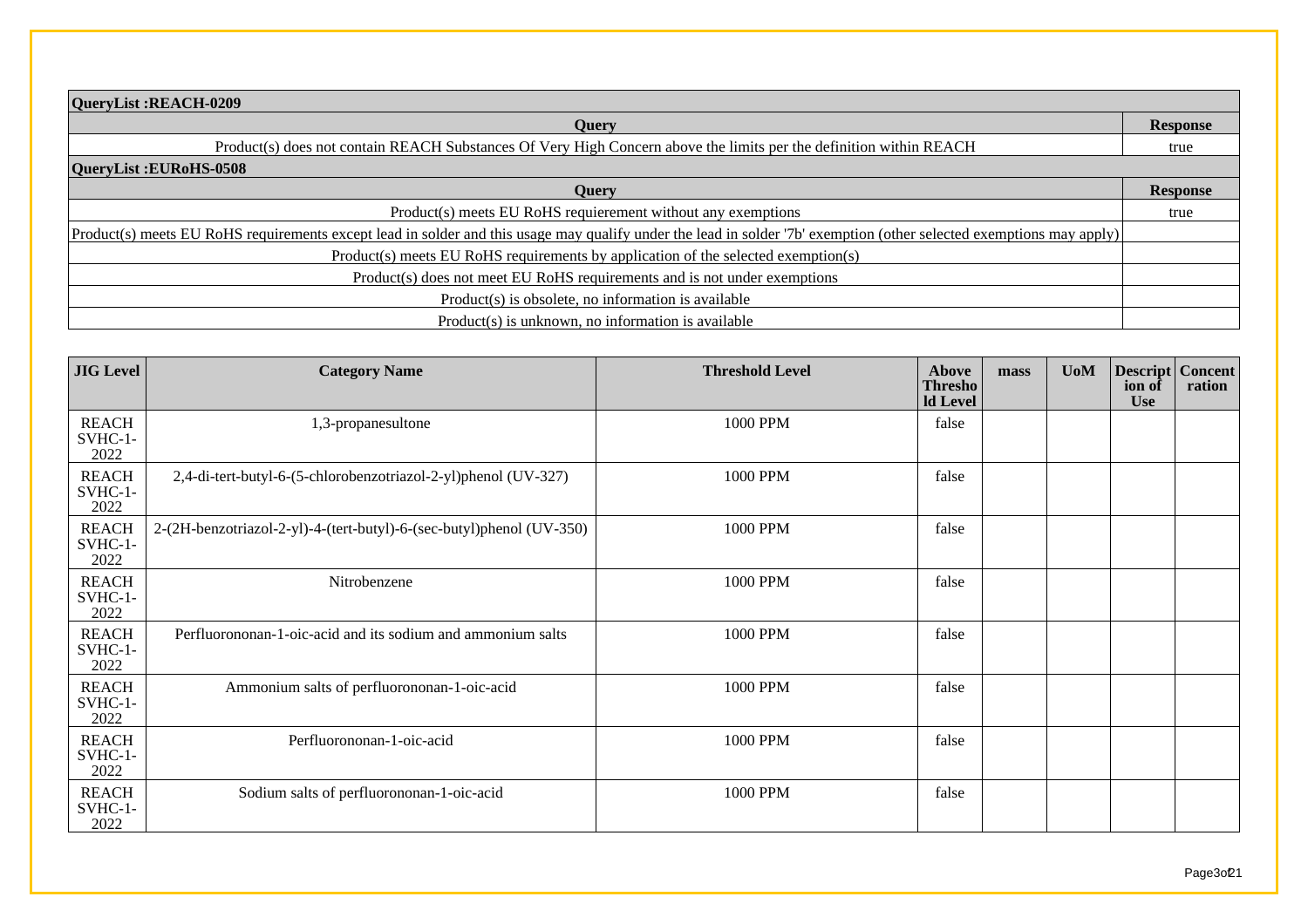| <b>JIG Level</b>                | <b>Category Name</b>                                                                                                                                                                                                                                                     | <b>Threshold Level</b> | <b>Above</b><br><b>Thresho</b><br><b>ld Level</b> | mass | <b>U</b> oM | <b>Descript</b><br>ion of<br><b>Use</b> | <b>Concent</b><br>ration |
|---------------------------------|--------------------------------------------------------------------------------------------------------------------------------------------------------------------------------------------------------------------------------------------------------------------------|------------------------|---------------------------------------------------|------|-------------|-----------------------------------------|--------------------------|
| <b>REACH</b><br>SVHC-1-<br>2022 | 1,2-benzenedicarboxylic acid, di-C6-10-alkyl esters or mixed decyl<br>and hexyl and octyl diesters                                                                                                                                                                       | 1000 PPM               | false                                             |      |             |                                         |                          |
| <b>REACH</b><br>SVHC-1-<br>2022 | 1,2-Benzenedicarboxylic acid, di-C6-10-alkyl esters                                                                                                                                                                                                                      | 1000 PPM               | false                                             |      |             |                                         |                          |
| <b>REACH</b><br>SVHC-1-<br>2022 | 1,2-Benzenedicarboxylic acid, mixed decyl and hexyl and octyl<br>diesters                                                                                                                                                                                                | 1000 PPM               | false                                             |      |             |                                         |                          |
| <b>REACH</b><br>SVHC-1-<br>2022 | 5-sec-butyl-2-(2,4-dimethylcyclohex-3-en-1-yl)-5-methyl-1,3-dioxane<br>$[1]$ , 5-sec-butyl-2-(4,6-dimethylcyclohex-3-en-1-yl)-5-methyl-1,3-<br>$dioxane$ [2]                                                                                                             | 1000 PPM               | false                                             |      |             |                                         |                          |
| <b>REACH</b><br>SVHC-1-<br>2022 | 5-sec-butyl-2-(4,6-dimethylcyclohex-3-en-1-yl)-5-methyl-1,3-dioxane                                                                                                                                                                                                      | 1000 PPM               | false                                             |      |             |                                         |                          |
| <b>REACH</b><br>SVHC-1-<br>2022 | 5-sec-butyl-2-(2,4-dimethylcyclohex-3-en-1-yl)-5-methyl-1,3-dioxane                                                                                                                                                                                                      | 1000 PPM               | false                                             |      |             |                                         |                          |
| <b>REACH</b><br>SVHC-1-<br>2022 | 2-(2H-benzotriazol-2-yl)-4,6-ditertpentylphenol (UV-328)                                                                                                                                                                                                                 | 1000 PPM               | false                                             |      |             |                                         |                          |
| <b>REACH</b><br>SVHC-1-<br>2022 | 2-benzotriazol-2-yl-4,6-di-tert-butylphenol (UV-320)                                                                                                                                                                                                                     | 1000 PPM               | false                                             |      |             |                                         |                          |
| <b>REACH</b><br>SVHC-1-<br>2022 | 2-ethylhexyl 10-ethyl-4,4-dioctyl-7-oxo-8-oxa-3,5-dithia-4-<br>stannatetradecanoate (DOTE)                                                                                                                                                                               | 1000 PPM               | false                                             |      |             |                                         |                          |
| <b>REACH</b><br>SVHC-1-<br>2022 | Cadmium fluoride                                                                                                                                                                                                                                                         | 1000 PPM               | false                                             |      |             |                                         |                          |
| <b>REACH</b><br>SVHC-1-<br>2022 | Cadmium sulphate                                                                                                                                                                                                                                                         | 1000 PPM               | false                                             |      |             |                                         |                          |
| <b>REACH</b><br>SVHC-1-<br>2022 | Reaction mass of 2-ethylhexyl 10-ethyl-4,4-dioctyl-7-oxo-8-oxa-3,5-<br>dithia-4-stannatetradecanoate and 2-ethylhexyl 10-ethyl-4-[[2-](2-<br>ethylhexyl)oxy]-2-oxoethyl]thio]-4-octyl-7-oxo-8-oxa-3,5-dithia-4-<br>stannatetradecanoate (reaction mass of DOTE and MOTE) | 1000 PPM               | false                                             |      |             |                                         |                          |
| <b>REACH</b><br>SVHC-1-<br>2022 | 1,2-Benzenedicarboxylic acid, dihexyl ester, branched and linear                                                                                                                                                                                                         | 1000 PPM               | false                                             |      |             |                                         |                          |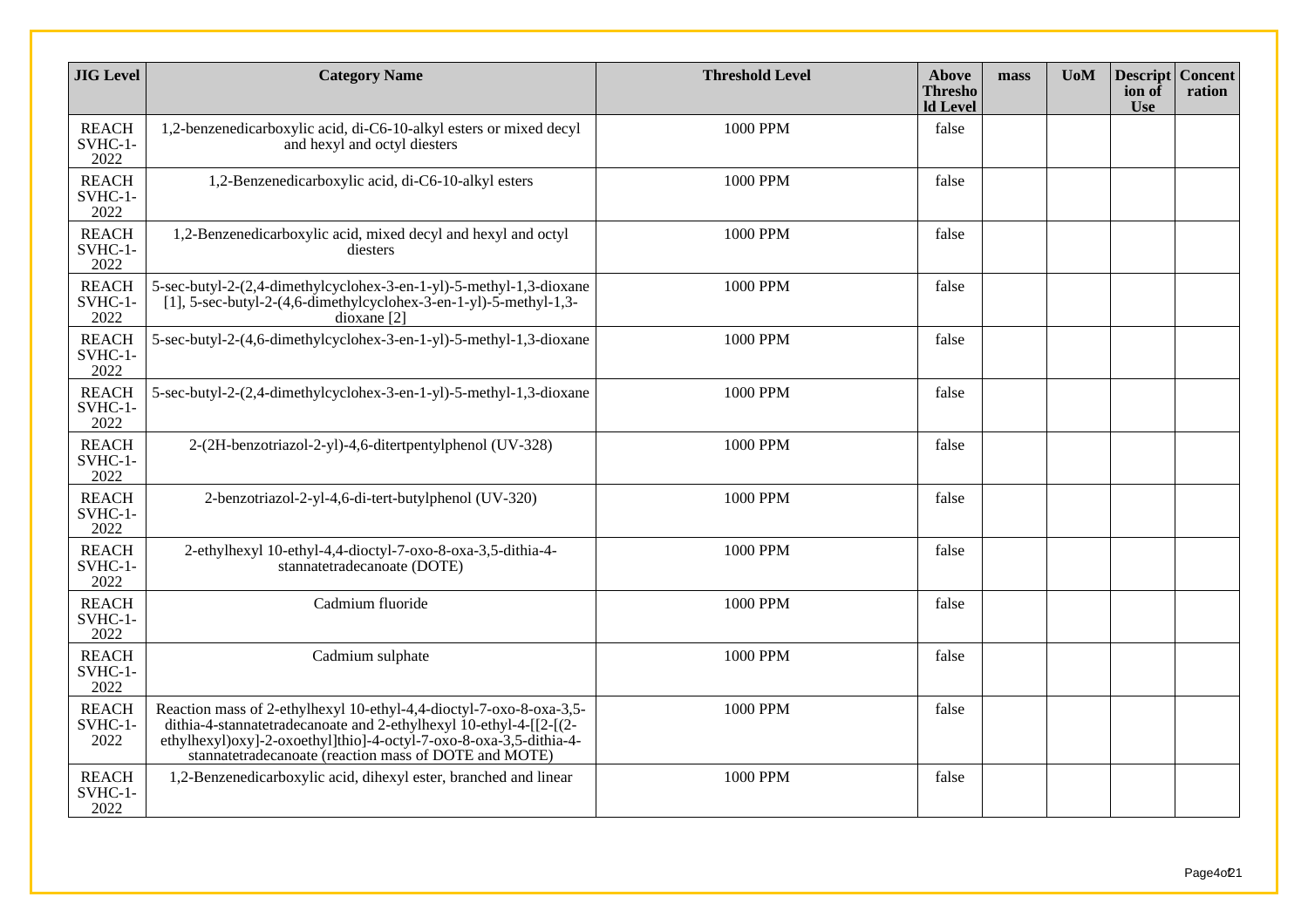| <b>JIG</b> Level                  | <b>Category Name</b>                                                                                                                                         | <b>Threshold Level</b> | <b>Above</b><br><b>Thresho</b><br><b>Id Level</b> | mass | <b>UoM</b> | <b>Descript Concent</b><br>ion of<br><b>Use</b> | ration |
|-----------------------------------|--------------------------------------------------------------------------------------------------------------------------------------------------------------|------------------------|---------------------------------------------------|------|------------|-------------------------------------------------|--------|
| <b>REACH</b><br>SVHC-1-<br>2022   | Cadmium chloride                                                                                                                                             | 1000 PPM               | false                                             |      |            |                                                 |        |
| <b>REACH</b><br>SVHC-1-<br>2022   | Sodium perborate, perboric acid, sodium salt                                                                                                                 | 1000 PPM               | false                                             |      |            |                                                 |        |
| <b>REACH</b><br>$SVHC-1-$<br>2022 | Sodium perborate                                                                                                                                             | 1000 PPM               | false                                             |      |            |                                                 |        |
| <b>REACH</b><br>SVHC-1-<br>2022   | Perboric acid, sodium salt                                                                                                                                   | 1000 PPM               | false                                             |      |            |                                                 |        |
| <b>REACH</b><br>SVHC-1-<br>2022   | Sodium peroxometaborate                                                                                                                                      | 1000 PPM               | false                                             |      |            |                                                 |        |
| <b>REACH</b><br>SVHC-1-<br>2022   | Cadmium sulphide                                                                                                                                             | 1000 PPM               | false                                             |      |            |                                                 |        |
| <b>REACH</b><br>SVHC-1-<br>2022   | Dihexyl phthalate                                                                                                                                            | 1000 PPM               | false                                             |      |            |                                                 |        |
| <b>REACH</b><br>SVHC-1-<br>2022   | Disodium $3,3'$ -[[1,1'-biphenyl]-4,4'-diylbis(azo)]bis(4-<br>aminonaphthalene-1-sulphonate) (C.I. Direct Red 28)                                            | 1000 PPM               | false                                             |      |            |                                                 |        |
| <b>REACH</b><br>SVHC-1-<br>2022   | Disodium 4-amino-3-[[4'-[(2,4-diaminophenyl)azo][1,1'-biphenyl]-4-<br>yl]azo] -5-hydroxy-6-(phenylazo)naphthalene-2,7-disulphonate (C.I.<br>Direct Black 38) | 1000 PPM               | false                                             |      |            |                                                 |        |
| <b>REACH</b><br>SVHC-1-<br>2022   | Imidazolidine-2-thione (2-imidazoline-2-thiol)                                                                                                               | 1000 PPM               | false                                             |      |            |                                                 |        |
| <b>REACH</b><br>SVHC-1-<br>2022   | Lead di(acetate)                                                                                                                                             | 1000 PPM               | false                                             |      |            |                                                 |        |
| <b>REACH</b><br>SVHC-1-<br>2022   | Trixylyl phosphate                                                                                                                                           | 1000 PPM               | false                                             |      |            |                                                 |        |
| <b>REACH</b><br>SVHC-1-<br>2022   | 4-Nonylphenol, branched and linear, ethoxylated                                                                                                              | 1000 PPM               | false                                             |      |            |                                                 |        |
| <b>REACH</b><br>$SVHC-1-$<br>2022 | Ammonium pentadecafluorooctanoate (APFO)                                                                                                                     | 1000 PPM               | false                                             |      |            |                                                 |        |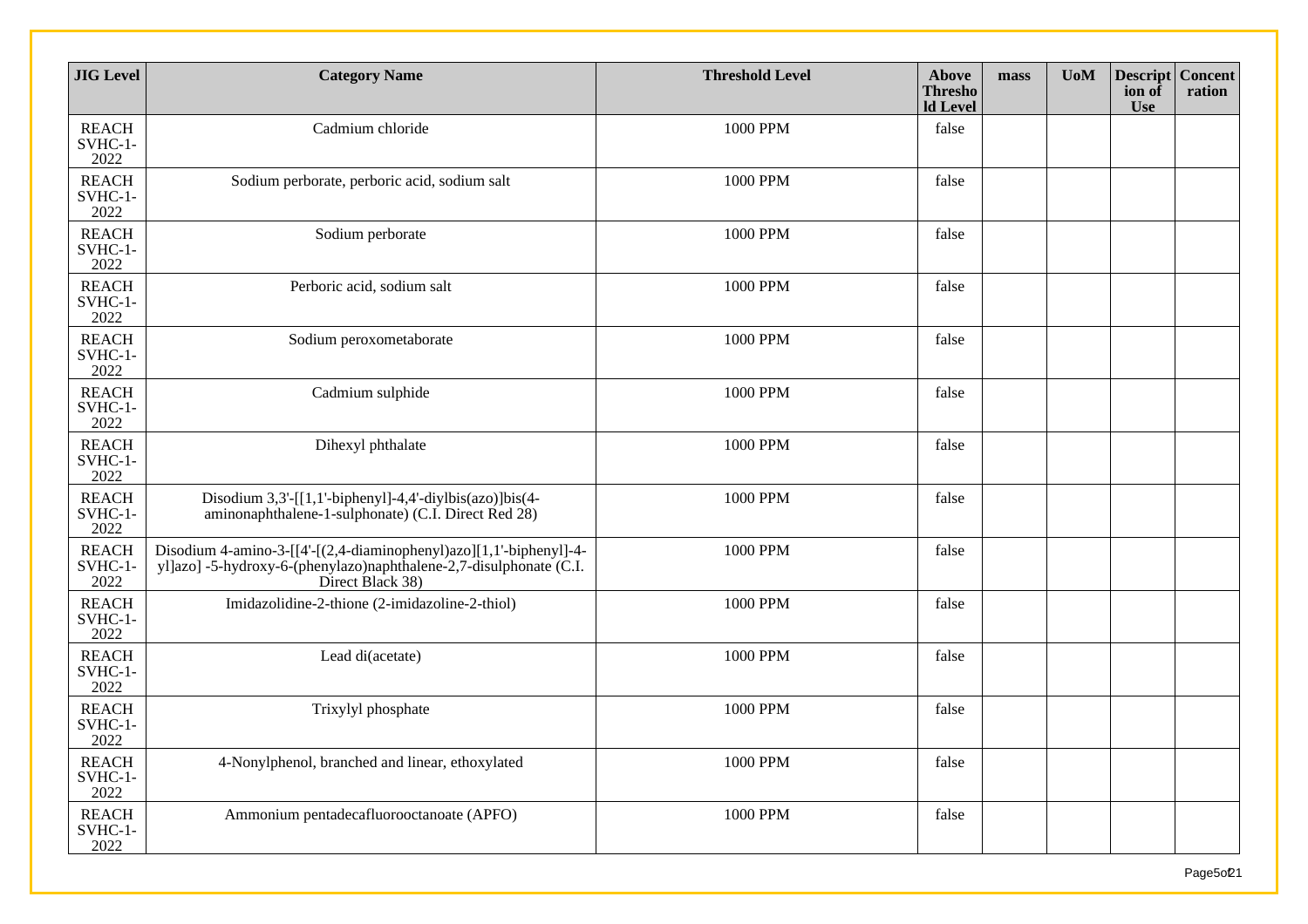| <b>JIG</b> Level                | <b>Category Name</b>                                              | <b>Threshold Level</b> | Above<br><b>Thresho</b><br><b>Id Level</b> | mass | U <sub>0</sub> M | <b>Descript Concent</b><br>ion of<br><b>Use</b> | ration |
|---------------------------------|-------------------------------------------------------------------|------------------------|--------------------------------------------|------|------------------|-------------------------------------------------|--------|
| <b>REACH</b><br>SVHC-1-<br>2022 | Cadmium                                                           | 1000 PPM               | false                                      |      |                  |                                                 |        |
| <b>REACH</b><br>SVHC-1-<br>2022 | Cadmium oxide                                                     | 1000 PPM               | false                                      |      |                  |                                                 |        |
| <b>REACH</b><br>SVHC-1-<br>2022 | Dipentyl phthalate (DPP)                                          | 1000 PPM               | false                                      |      |                  |                                                 |        |
| <b>REACH</b><br>SVHC-1-<br>2022 | Pentadecafluorooctanoic acid (PFOA)                               | 1000 PPM               | false                                      |      |                  |                                                 |        |
| <b>REACH</b><br>SVHC-1-<br>2022 | 1,2-Benzenedicarboxylic acid, dipentyl ester, branched and linear | 1000 PPM               | false                                      |      |                  |                                                 |        |
| <b>REACH</b><br>SVHC-1-<br>2022 | 1,2-diethoxyethane                                                | 1000 PPM               | false                                      |      |                  |                                                 |        |
| <b>REACH</b><br>SVHC-1-<br>2022 | 1-bromopropane (n-propyl bromide)                                 | 1000 PPM               | false                                      |      |                  |                                                 |        |
| <b>REACH</b><br>SVHC-1-<br>2022 | 3-ethyl-2-methyl-2-(3-methylbutyl)-1,3-oxazolidine                | 1000 PPM               | false                                      |      |                  |                                                 |        |
| <b>REACH</b><br>SVHC-1-<br>2022 | 4,4'-methylenedi-o-toluidine                                      | 1000 PPM               | false                                      |      |                  |                                                 |        |
| <b>REACH</b><br>SVHC-1-<br>2022 | 4,4'-oxydianiline and its salts                                   | 1000 PPM               | false                                      |      |                  |                                                 |        |
| <b>REACH</b><br>SVHC-1-<br>2022 | 4,4'-oxydianiline                                                 | 1000 PPM               | false                                      |      |                  |                                                 |        |
| <b>REACH</b><br>SVHC-1-<br>2022 | 4-(1,1,3,3-tetramethylbutyl)phenol, ethoxylated                   | 1000 PPM               | false                                      |      |                  |                                                 |        |
| <b>REACH</b><br>SVHC-1-<br>2022 | 4-aminoazobenzene                                                 | 1000 PPM               | false                                      |      |                  |                                                 |        |
| <b>REACH</b><br>SVHC-1-<br>2022 | 4-methyl-m-phenylenediamine (toluene-2,4-diamine)                 | 1000 PPM               | false                                      |      |                  |                                                 |        |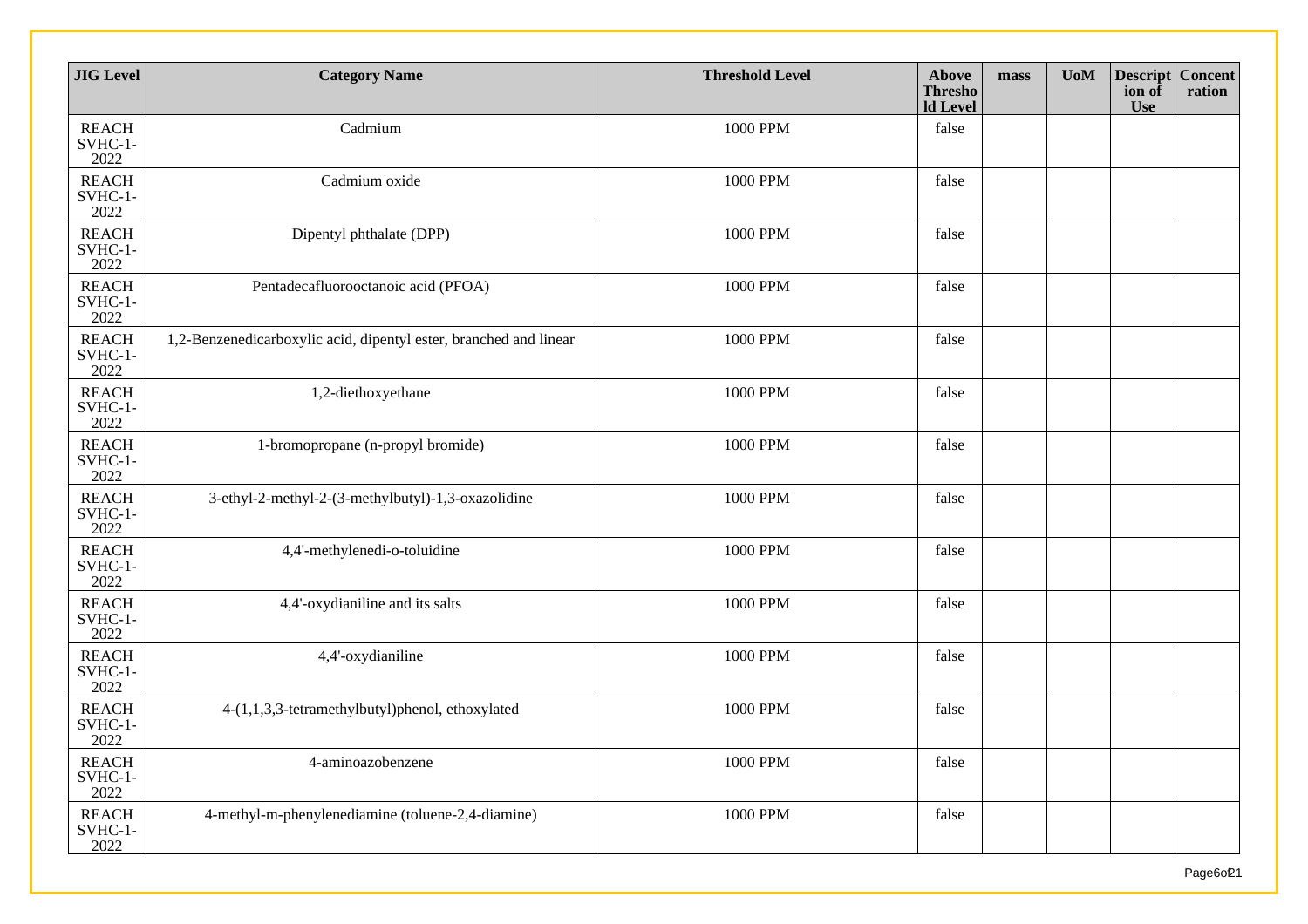| <b>JIG</b> Level                | <b>Category Name</b>                                            | <b>Threshold Level</b> | <b>Above</b><br><b>Thresho</b><br><b>ld</b> Level | mass | <b>UoM</b> | <b>Descript Concent</b><br>ion of<br><b>Use</b> | ration |
|---------------------------------|-----------------------------------------------------------------|------------------------|---------------------------------------------------|------|------------|-------------------------------------------------|--------|
| <b>REACH</b><br>SVHC-1-<br>2022 | 4-Nonylphenol, branched and linear                              | 1000 PPM               | false                                             |      |            |                                                 |        |
| <b>REACH</b><br>SVHC-1-<br>2022 | 6-methoxy-m-toluidine (p-cresidine)                             | 1000 PPM               | false                                             |      |            |                                                 |        |
| <b>REACH</b><br>SVHC-1-<br>2022 | [Phthalato(2-)]dioxotrilead                                     | 1000 PPM               | false                                             |      |            |                                                 |        |
| <b>REACH</b><br>SVHC-1-<br>2022 | Acetic acid, lead salt, basic                                   | 1000 PPM               | false                                             |      |            |                                                 |        |
| <b>REACH</b><br>SVHC-1-<br>2022 | Biphenyl-4-ylamine                                              | 1000 PPM               | false                                             |      |            |                                                 |        |
| <b>REACH</b><br>SVHC-1-<br>2022 | Bis(pentabromophenyl) ether (decabromodiphenyl ether) (DecaBDE) | 1000 PPM               | false                                             |      |            |                                                 |        |
| <b>REACH</b><br>SVHC-1-<br>2022 | Cyclohexane-1,2-dicarboxylic anhydride                          | 1000 PPM               | false                                             |      |            |                                                 |        |
| <b>REACH</b><br>SVHC-1-<br>2022 | cis-cyclohexane-1,2-dicarboxylic anhydride                      | 1000 PPM               | false                                             |      |            |                                                 |        |
| <b>REACH</b><br>SVHC-1-<br>2022 | Cyclohexane-1,2-dicarboxylic anhydride                          | 1000 PPM               | false                                             |      |            |                                                 |        |
| <b>REACH</b><br>SVHC-1-<br>2022 | trans-cyclohexane-1,2-dicarboxylic anhydride                    | 1000 PPM               | false                                             |      |            |                                                 |        |
| <b>REACH</b><br>SVHC-1-<br>2022 | Diazene-1,2-dicarboxamide (C,C'-azodi(formamide)) (ADCA)        | 1000 PPM               | false                                             |      |            |                                                 |        |
| <b>REACH</b><br>SVHC-1-<br>2022 | Dibutyltin dichloride (DBTC)                                    | 1000 PPM               | false                                             |      |            |                                                 |        |
| <b>REACH</b><br>SVHC-1-<br>2022 | Diethyl sulphate                                                | 1000 PPM               | false                                             |      |            |                                                 |        |
| <b>REACH</b><br>SVHC-1-<br>2022 | Diisopentyl phthalate                                           | 1000 PPM               | false                                             |      |            |                                                 |        |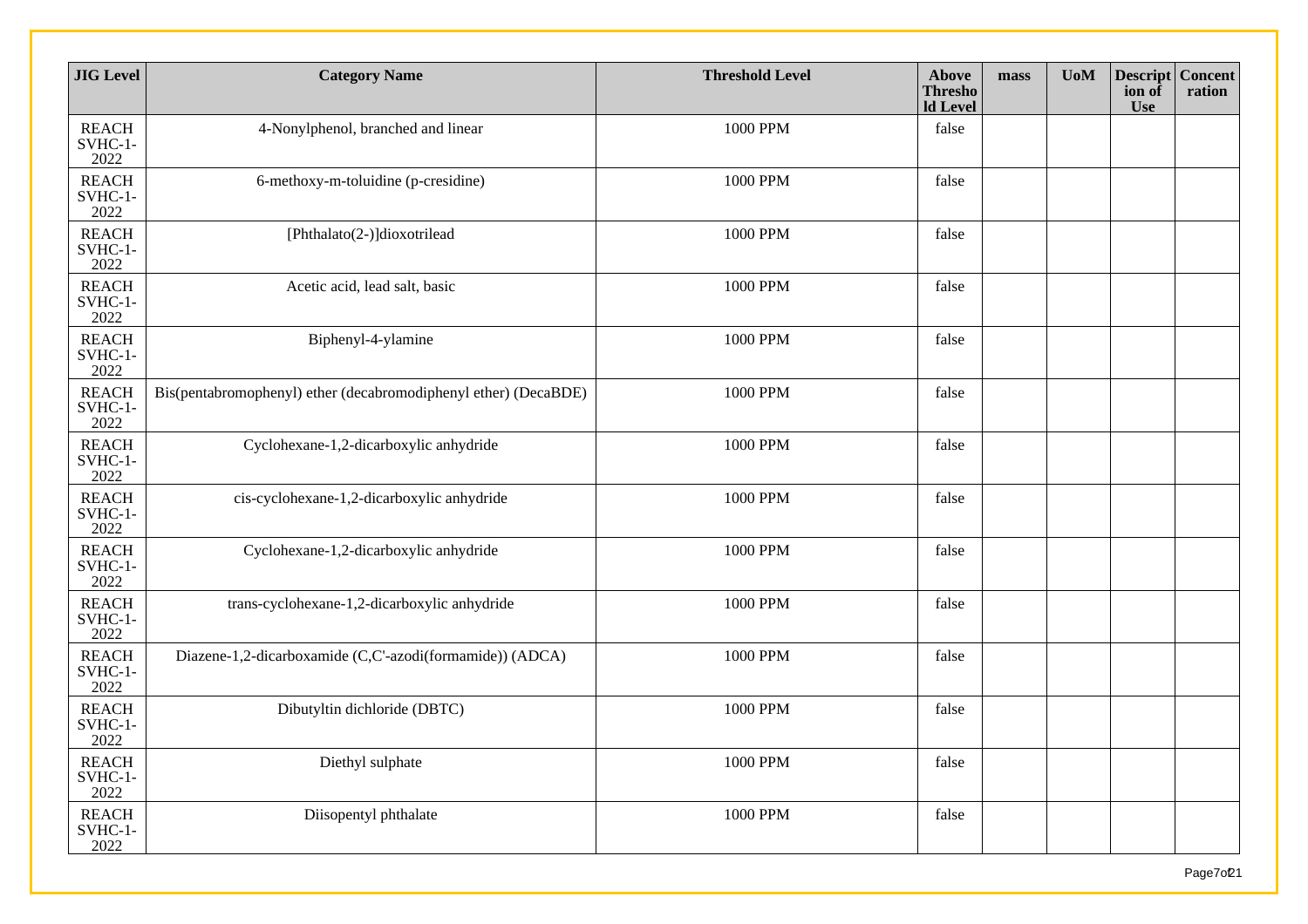| <b>JIG</b> Level                | <b>Category Name</b>                    | <b>Threshold Level</b> | Above<br><b>Thresho</b><br><b>ld</b> Level | mass | <b>UoM</b> | <b>Descript Concent</b><br>ion of<br><b>Use</b> | ration |
|---------------------------------|-----------------------------------------|------------------------|--------------------------------------------|------|------------|-------------------------------------------------|--------|
| <b>REACH</b><br>SVHC-1-<br>2022 | Dimethyl sulphate                       | 1000 PPM               | false                                      |      |            |                                                 |        |
| <b>REACH</b><br>SVHC-1-<br>2022 | Dinoseb (6-sec-butyl-2,4-dinitrophenol) | 1000 PPM               | false                                      |      |            |                                                 |        |
| <b>REACH</b><br>SVHC-1-<br>2022 | Dioxobis(stearato)trilead               | 1000 PPM               | false                                      |      |            |                                                 |        |
| <b>REACH</b><br>SVHC-1-<br>2022 | Fatty acids, C16-18, lead salts         | 1000 PPM               | false                                      |      |            |                                                 |        |
| <b>REACH</b><br>SVHC-1-<br>2022 | Furan                                   | 1000 PPM               | false                                      |      |            |                                                 |        |
| <b>REACH</b><br>SVHC-1-<br>2022 | Henicosafluoroundecanoic acid           | 1000 PPM               | false                                      |      |            |                                                 |        |
| <b>REACH</b><br>SVHC-1-<br>2022 | Heptacosafluorotetradecanoic acid       | 1000 PPM               | false                                      |      |            |                                                 |        |
| <b>REACH</b><br>SVHC-1-<br>2022 | Hexahydromethylphthalic anhydride       | 1000 PPM               | false                                      |      |            |                                                 |        |
| <b>REACH</b><br>SVHC-1-<br>2022 | Hexahydro-4-methylphthalic anhydride    | 1000 PPM               | false                                      |      |            |                                                 |        |
| <b>REACH</b><br>SVHC-1-<br>2022 | Hexahydromethylphthalic anhydride       | 1000 PPM               | false                                      |      |            |                                                 |        |
| <b>REACH</b><br>SVHC-1-<br>2022 | Hexahydro-1-methylphthalic anhydride    | 1000 PPM               | false                                      |      |            |                                                 |        |
| <b>REACH</b><br>SVHC-1-<br>2022 | Hexahydro-3-methylphthalic anhydride    | 1000 PPM               | false                                      |      |            |                                                 |        |
| <b>REACH</b><br>SVHC-1-<br>2022 | Lead bis(tetrafluoroborate)             | 1000 PPM               | false                                      |      |            |                                                 |        |
| <b>REACH</b><br>SVHC-1-<br>2022 | Lead cyanamidate                        | 1000 PPM               | false                                      |      |            |                                                 |        |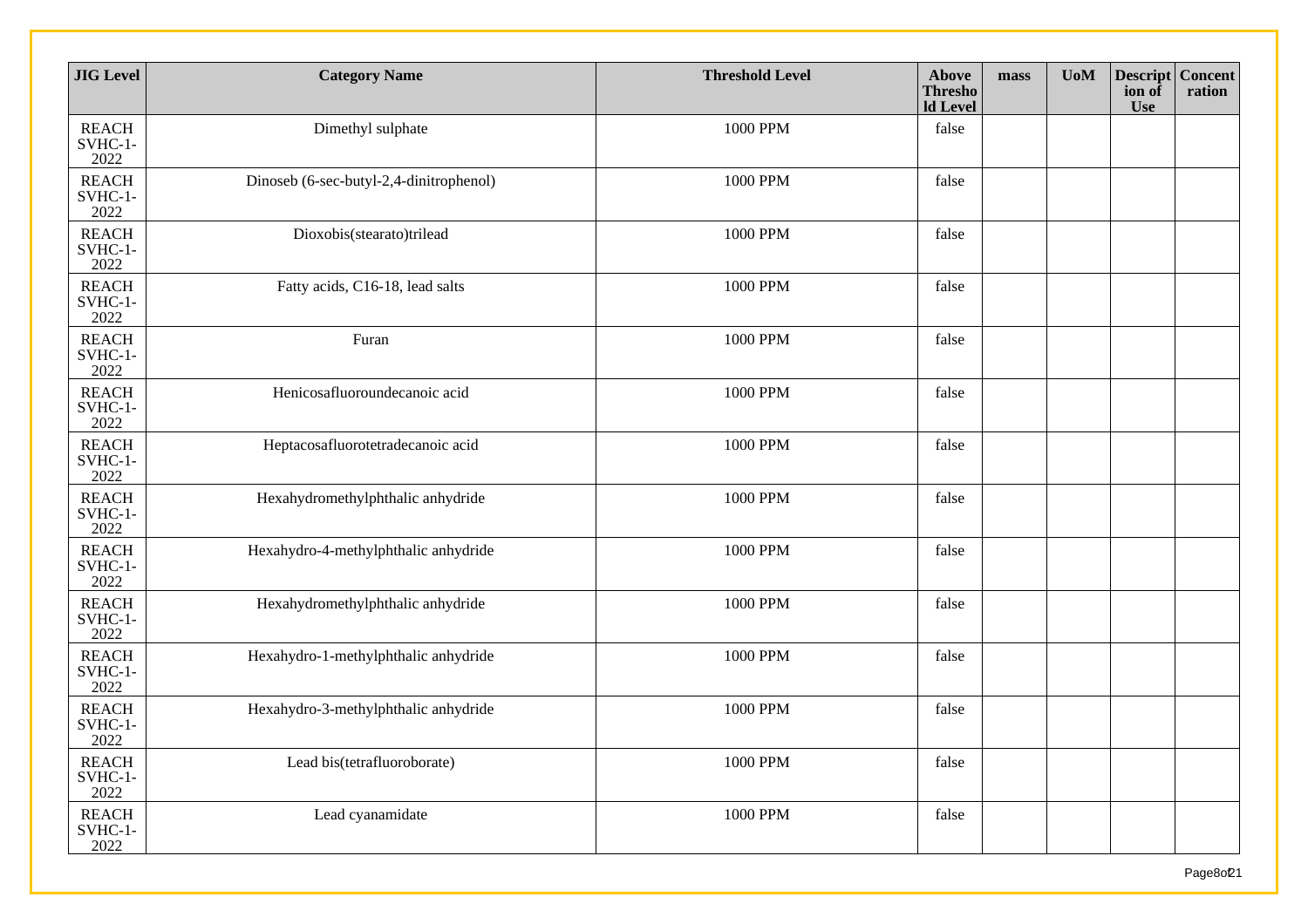| <b>JIG</b> Level                  | <b>Category Name</b>            | <b>Threshold Level</b> | Above<br><b>Thresho</b><br><b>Id Level</b> | mass | <b>UoM</b> | <b>Descript Concent</b><br>ion of<br><b>Use</b> | ration |
|-----------------------------------|---------------------------------|------------------------|--------------------------------------------|------|------------|-------------------------------------------------|--------|
| <b>REACH</b><br>SVHC-1-<br>2022   | Lead dinitrate                  | 1000 PPM               | false                                      |      |            |                                                 |        |
| <b>REACH</b><br>SVHC-1-<br>2022   | Lead monoxide (lead oxide)      | 1000 PPM               | false                                      |      |            |                                                 |        |
| <b>REACH</b><br>SVHC-1-<br>2022   | Lead oxide sulfate              | 1000 PPM               | false                                      |      |            |                                                 |        |
| <b>REACH</b><br>SVHC-1-<br>2022   | Lead titanium trioxide          | 1000 PPM               | false                                      |      |            |                                                 |        |
| <b>REACH</b><br>SVHC-1-<br>2022   | Lead titanium zirconium oxide   | 1000 PPM               | false                                      |      |            |                                                 |        |
| <b>REACH</b><br>SVHC-1-<br>2022   | Methoxyacetic acid              | 1000 PPM               | false                                      |      |            |                                                 |        |
| <b>REACH</b><br>SVHC-1-<br>2022   | Methyloxirane (Propylene oxide) | 1000 PPM               | false                                      |      |            |                                                 |        |
| <b>REACH</b><br>SVHC-1-<br>2022   | N,N-dimethylformamide           | 1000 PPM               | false                                      |      |            |                                                 |        |
| <b>REACH</b><br>$SVHC-1-$<br>2022 | N-methylacetamide               | 1000 PPM               | false                                      |      |            |                                                 |        |
| <b>REACH</b><br>SVHC-1-<br>2022   | N-pentyl-isopentylphthalate     | 1000 PPM               | false                                      |      |            |                                                 |        |
| <b>REACH</b><br>SVHC-1-<br>2022   | o-aminoazotoluene               | 1000 PPM               | false                                      |      |            |                                                 |        |
| <b>REACH</b><br>SVHC-1-<br>2022   | o-toluidine                     | 1000 PPM               | false                                      |      |            |                                                 |        |
| <b>REACH</b><br>SVHC-1-<br>2022   | Orange lead (lead tetroxide)    | 1000 PPM               | false                                      |      |            |                                                 |        |
| <b>REACH</b><br>SVHC-1-<br>2022   | Pentacosafluorotridecanoic acid | 1000 PPM               | false                                      |      |            |                                                 |        |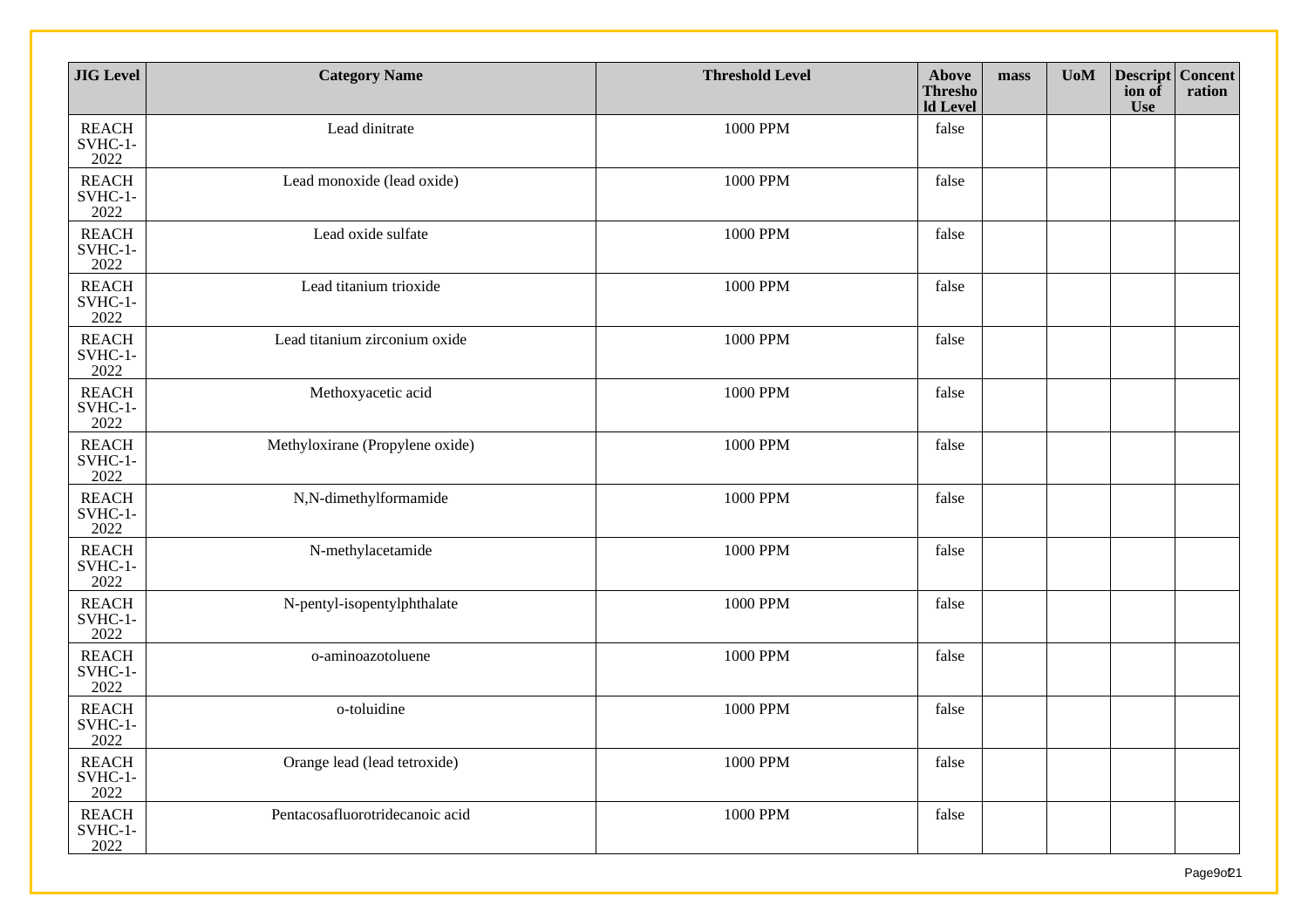| <b>JIG</b> Level                | <b>Category Name</b>                                                                             | <b>Threshold Level</b> | <b>Above</b><br><b>Thresho</b><br><b>Id Level</b> | mass | U <sub>0</sub> M | <b>Descript Concent</b><br>ion of<br><b>Use</b> | ration |
|---------------------------------|--------------------------------------------------------------------------------------------------|------------------------|---------------------------------------------------|------|------------------|-------------------------------------------------|--------|
| <b>REACH</b><br>SVHC-1-<br>2022 | Pentalead tetraoxide sulphate                                                                    | 1000 PPM               | false                                             |      |                  |                                                 |        |
| <b>REACH</b><br>SVHC-1-<br>2022 | Pyrochlore, antimony lead yellow                                                                 | 1000 PPM               | false                                             |      |                  |                                                 |        |
| <b>REACH</b><br>SVHC-1-<br>2022 | Silicic acid (H2Si2O5), barium salt (1:1), lead-doped                                            | 1000 PPM               | false                                             |      |                  |                                                 |        |
| <b>REACH</b><br>SVHC-1-<br>2022 | Silicic acid, lead salt                                                                          | 1000 PPM               | false                                             |      |                  |                                                 |        |
| <b>REACH</b><br>SVHC-1-<br>2022 | Sulfurous acid, lead salt, dibasic                                                               | 1000 PPM               | false                                             |      |                  |                                                 |        |
| <b>REACH</b><br>SVHC-1-<br>2022 | Tetraethyllead                                                                                   | 1000 PPM               | false                                             |      |                  |                                                 |        |
| <b>REACH</b><br>SVHC-1-<br>2022 | Tetralead trioxide sulphate                                                                      | 1000 PPM               | false                                             |      |                  |                                                 |        |
| <b>REACH</b><br>SVHC-1-<br>2022 | Tricosafluorododecanoic acid                                                                     | 1000 PPM               | false                                             |      |                  |                                                 |        |
| <b>REACH</b><br>SVHC-1-<br>2022 | Trilead bis(carbonate) dihydroxide                                                               | 1000 PPM               | false                                             |      |                  |                                                 |        |
| <b>REACH</b><br>SVHC-1-<br>2022 | Trilead dioxide phosphonate                                                                      | 1000 PPM               | false                                             |      |                  |                                                 |        |
| <b>REACH</b><br>SVHC-1-<br>2022 | 1,2-bis(2-methoxyethoxy)ethane (TEGDME,triglyme)                                                 | 1000 PPM               | false                                             |      |                  |                                                 |        |
| <b>REACH</b><br>SVHC-1-<br>2022 | 1,2-dimethoxyethane, ethylene glycol dimethyl ether (EGDME)                                      | 1000 PPM               | false                                             |      |                  |                                                 |        |
| <b>REACH</b><br>SVHC-1-<br>2022 | 1,3,5-Tris(oxiran-2-ylmethyl)-1,3,5-triazinane-2,4,6-trione (TGIC)                               | 1000 PPM               | false                                             |      |                  |                                                 |        |
| <b>REACH</b><br>SVHC-1-<br>2022 | 1,3,5-tris[(2S and 2R)-2,3-epoxypropyl]-1,3,5-triazine-2,4,6-<br>$(H, 3H, 5H)$ -trione $(-TGIC)$ | 1000 PPM               | false                                             |      |                  |                                                 |        |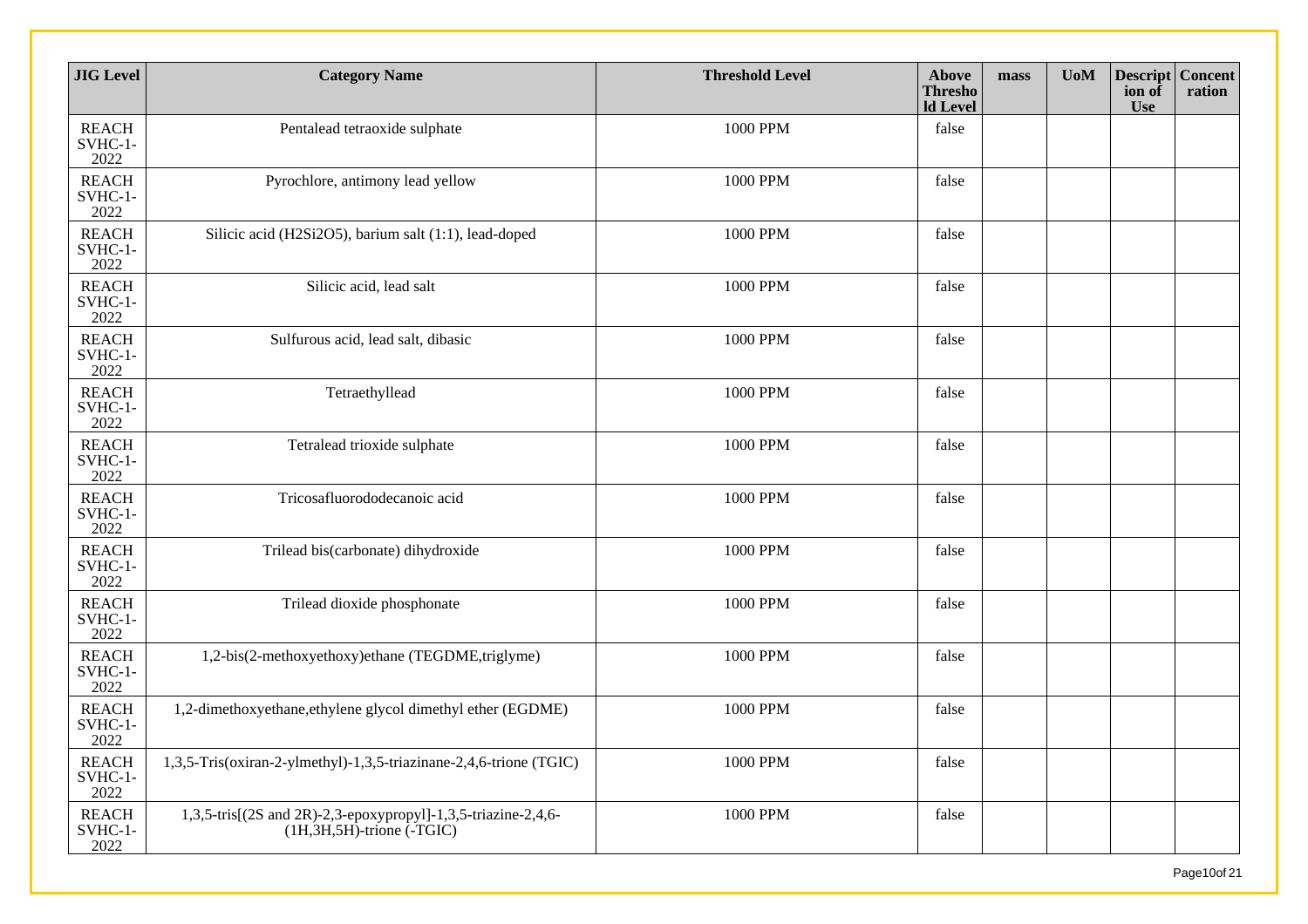| <b>JIG</b> Level                | <b>Category Name</b>                                                                                                                                  | <b>Threshold Level</b> | <b>Above</b><br><b>Thresho</b><br><b>ld</b> Level | mass | <b>UoM</b> | <b>Descript Concent</b><br>ion of<br><b>Use</b> | ration |
|---------------------------------|-------------------------------------------------------------------------------------------------------------------------------------------------------|------------------------|---------------------------------------------------|------|------------|-------------------------------------------------|--------|
| <b>REACH</b><br>SVHC-1-<br>2022 | 4,4'-bis(dimethylamino)-4"-(methylamino)trityl alcohol                                                                                                | 1000 PPM               | false                                             |      |            |                                                 |        |
| <b>REACH</b><br>SVHC-1-<br>2022 | 4,4'-bis(dimethylamino)benzophenone (Michler's ketone)                                                                                                | 1000 PPM               | false                                             |      |            |                                                 |        |
| <b>REACH</b><br>SVHC-1-<br>2022 | [4-[4,4'-bis(dimethylamino) benzhydrylidene]cyclohexa-2,5-dien-1-<br>ylidene]dimethylammonium chloride (C.I. Basic Violet 3)                          | 1000 PPM               | false                                             |      |            |                                                 |        |
| <b>REACH</b><br>SVHC-1-<br>2022 | $[4-[[4-anilino-1-naphthyl][4-$<br>$(dimethylamino)phenyl[methylene] cyclohexa-2,5-dien-1-y]idene]$<br>dimethylammonium chloride (C.I. Basic Blue 26) | 1000 PPM               | false                                             |      |            |                                                 |        |
| <b>REACH</b><br>SVHC-1-<br>2022 | Diboron trioxide                                                                                                                                      | 1000 PPM               | false                                             |      |            |                                                 |        |
| <b>REACH</b><br>SVHC-1-<br>2022 | Formamide                                                                                                                                             | 1000 PPM               | false                                             |      |            |                                                 |        |
| <b>REACH</b><br>SVHC-1-<br>2022 | Lead(II) bis(methanesulfonate)                                                                                                                        | 1000 PPM               | false                                             |      |            |                                                 |        |
| <b>REACH</b><br>SVHC-1-<br>2022 | N,N,N',N'-tetramethyl-4,4'-methylenedianiline (Michler's base)                                                                                        | 1000 PPM               | false                                             |      |            |                                                 |        |
| <b>REACH</b><br>SVHC-1-<br>2022 | ,-Bis[4-(dimethylamino)phenyl]-4 (phenylamino)naphthalene-1-<br>methanol (C.I. Solvent Blue 4)                                                        | 1000 PPM               | false                                             |      |            |                                                 |        |
| <b>REACH</b><br>SVHC-1-<br>2022 | 1,2-dichloroethane                                                                                                                                    | 1000 PPM               | false                                             |      |            |                                                 |        |
| <b>REACH</b><br>SVHC-1-<br>2022 | 2,2'-dichloro-4,4'-methylenedianiline                                                                                                                 | 1000 PPM               | false                                             |      |            |                                                 |        |
| <b>REACH</b><br>SVHC-1-<br>2022 | 2-Methoxyaniline, o-Anisidine                                                                                                                         | 1000 PPM               | false                                             |      |            |                                                 |        |
| <b>REACH</b><br>SVHC-1-<br>2022 | 4-(1,1,3,3-tetramethylbutyl)phenol                                                                                                                    | 1000 PPM               | false                                             |      |            |                                                 |        |
| <b>REACH</b><br>SVHC-1-<br>2022 | Aluminosilicate Refractory Ceramic Fibres                                                                                                             | 1000 PPM               | false                                             |      |            |                                                 |        |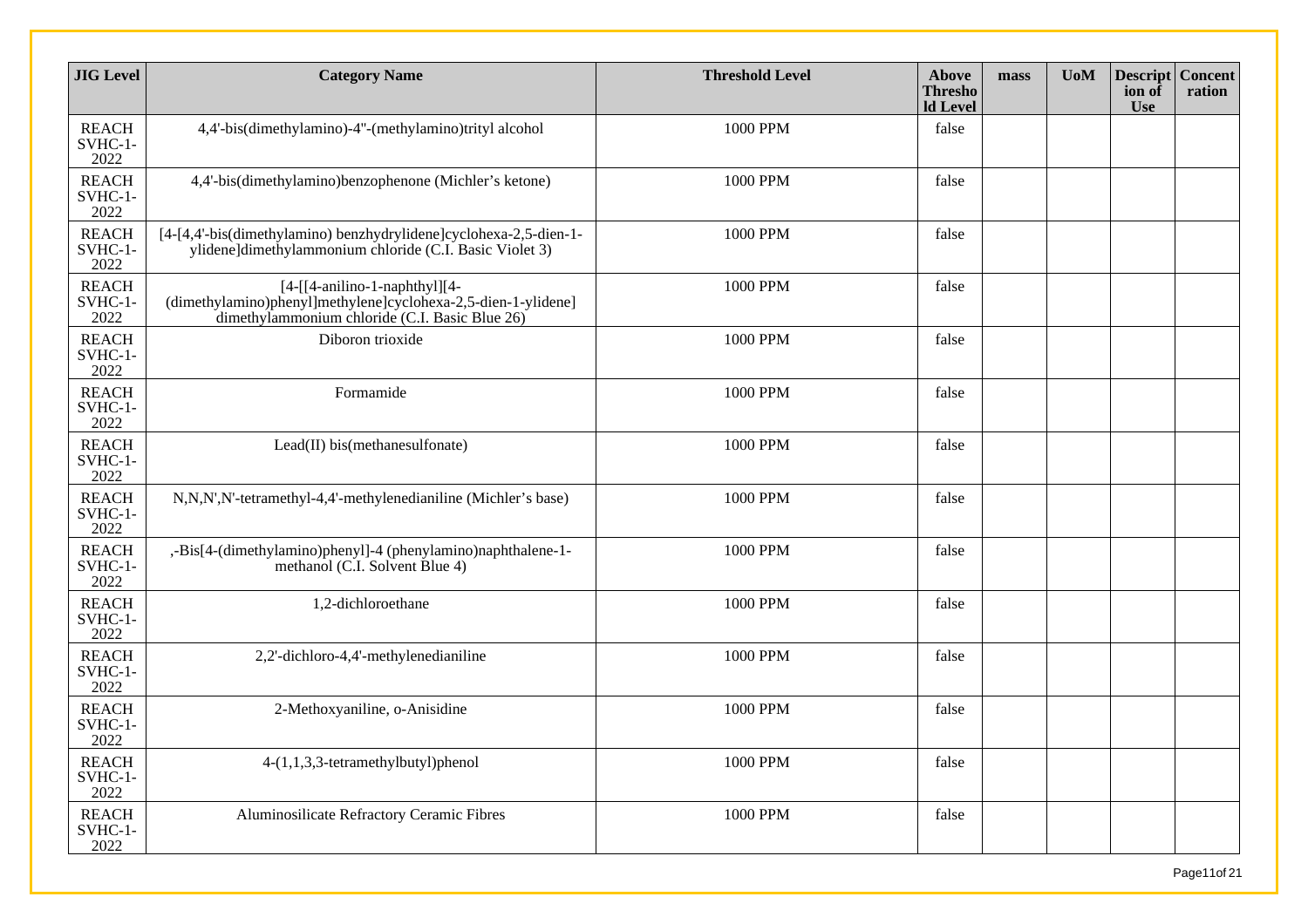| <b>JIG</b> Level                  | <b>Category Name</b>                                    | <b>Threshold Level</b> | Above<br><b>Thresho</b><br><b>Id Level</b> | mass | U <sub>0</sub> M | Descript Concent<br>ion of<br><b>Use</b> | ration |
|-----------------------------------|---------------------------------------------------------|------------------------|--------------------------------------------|------|------------------|------------------------------------------|--------|
| <b>REACH</b><br>SVHC-1-<br>2022   | Arsenic acid                                            | 1000 PPM               | false                                      |      |                  |                                          |        |
| <b>REACH</b><br>SVHC-1-<br>2022   | Bis(2-methoxyethyl) ether                               | 1000 PPM               | false                                      |      |                  |                                          |        |
| <b>REACH</b><br>SVHC-1-<br>2022   | Bis(2-methoxyethyl) phthalate                           | 1000 PPM               | false                                      |      |                  |                                          |        |
| <b>REACH</b><br>SVHC-1-<br>2022   | Calcium arsenate                                        | 1000 PPM               | false                                      |      |                  |                                          |        |
| <b>REACH</b><br>SVHC-1-<br>2022   | Dichromium tris(chromate)                               | 1000 PPM               | false                                      |      |                  |                                          |        |
| <b>REACH</b><br>SVHC-1-<br>2022   | Formaldehyde, oligomeric reaction products with aniline | 1000 PPM               | false                                      |      |                  |                                          |        |
| <b>REACH</b><br>SVHC-1-<br>2022   | Lead diazide, Lead azide                                | 1000 PPM               | false                                      |      |                  |                                          |        |
| <b>REACH</b><br>SVHC-1-<br>2022   | Lead dipicrate                                          | 1000 PPM               | false                                      |      |                  |                                          |        |
| <b>REACH</b><br>$SVHC-1-$<br>2022 | Lead styphnate                                          | 1000 PPM               | false                                      |      |                  |                                          |        |
| <b>REACH</b><br>SVHC-1-<br>2022   | N,N-dimethylacetamide                                   | 1000 PPM               | false                                      |      |                  |                                          |        |
| <b>REACH</b><br>SVHC-1-<br>2022   | Pentazinc chromate octahydroxide                        | 1000 PPM               | false                                      |      |                  |                                          |        |
| <b>REACH</b><br>SVHC-1-<br>2022   | Phenolphthalein                                         | 1000 PPM               | false                                      |      |                  |                                          |        |
| <b>REACH</b><br>SVHC-1-<br>2022   | Potassium hydroxyoctaoxodizincatedichromate             | 1000 PPM               | false                                      |      |                  |                                          |        |
| <b>REACH</b><br>SVHC-1-<br>2022   | Trilead diarsenate                                      | 1000 PPM               | false                                      |      |                  |                                          |        |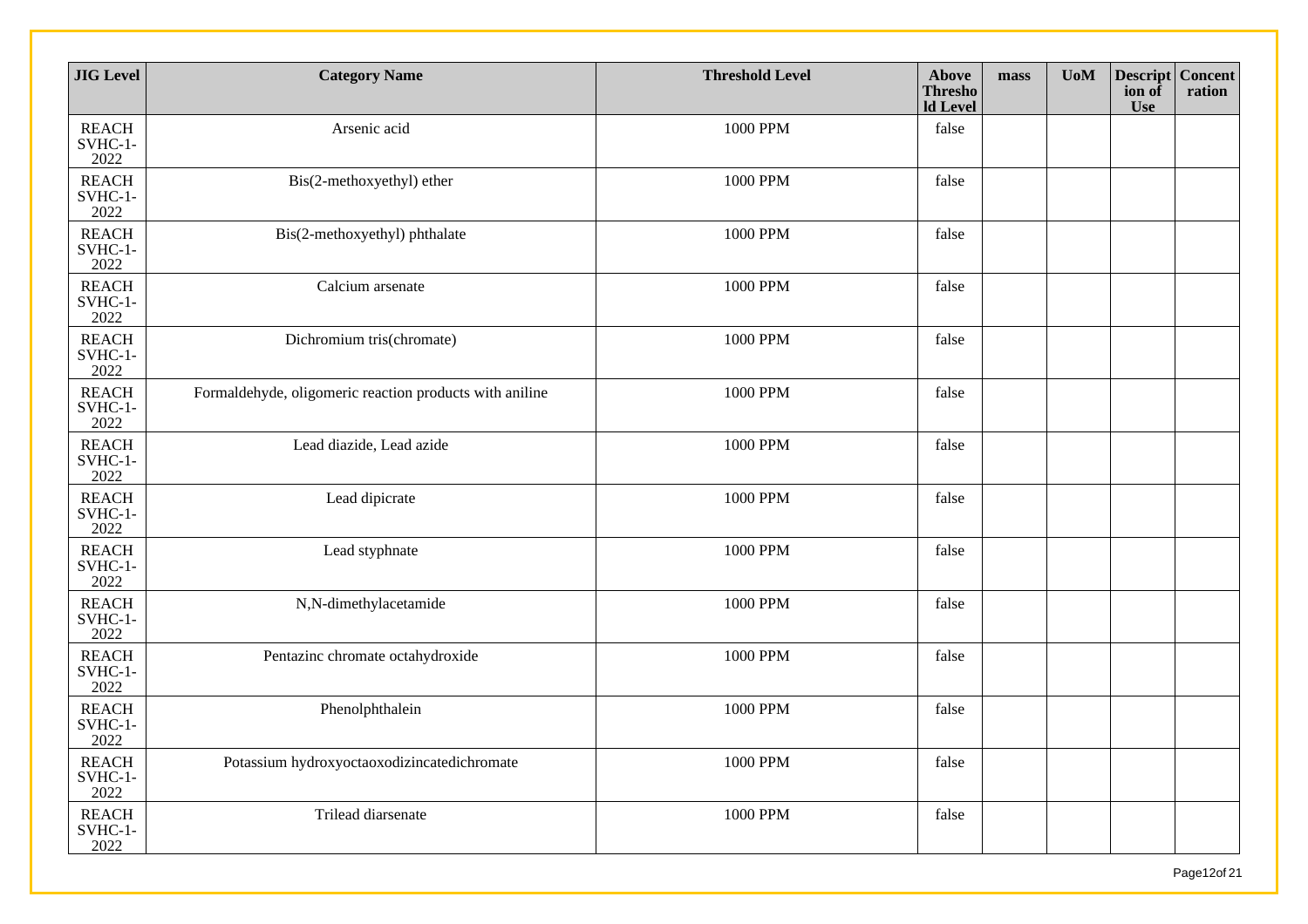| <b>JIG</b> Level                | <b>Category Name</b>                                                       | <b>Threshold Level</b> | <b>Above</b><br><b>Thresho</b><br><b>ld</b> Level | mass | <b>UoM</b> | <b>Descript Concent</b><br>ion of<br><b>Use</b> | ration |
|---------------------------------|----------------------------------------------------------------------------|------------------------|---------------------------------------------------|------|------------|-------------------------------------------------|--------|
| <b>REACH</b><br>SVHC-1-<br>2022 | Zirconia Aluminosilicate Refractory Ceramic Fibres                         | 1000 PPM               | false                                             |      |            |                                                 |        |
| <b>REACH</b><br>SVHC-1-<br>2022 | 1,2,3-trichloropropane                                                     | 1000 PPM               | false                                             |      |            |                                                 |        |
| <b>REACH</b><br>SVHC-1-<br>2022 | 1,2-Benzenedicarboxylic acid, di-C6-8-branched alkyl esters, C7-rich       | 1000 PPM               | false                                             |      |            |                                                 |        |
| <b>REACH</b><br>SVHC-1-<br>2022 | 1,2-Benzenedicarboxylic acid, di-C7-11-branched and linear alkyl<br>esters | 1000 PPM               | false                                             |      |            |                                                 |        |
| <b>REACH</b><br>SVHC-1-<br>2022 | 1-Methyl-2-pyrrolidone (NMP)                                               | 1000 PPM               | false                                             |      |            |                                                 |        |
| <b>REACH</b><br>SVHC-1-<br>2022 | 2-ethoxyethyl acetate                                                      | 1000 PPM               | false                                             |      |            |                                                 |        |
| <b>REACH</b><br>SVHC-1-<br>2022 | Hydrazine                                                                  | 1000 PPM               | false                                             |      |            |                                                 |        |
| <b>REACH</b><br>SVHC-1-<br>2022 | Strontium chromate                                                         | 1000 PPM               | false                                             |      |            |                                                 |        |
| <b>REACH</b><br>SVHC-1-<br>2022 | 2-ethoxyethanol                                                            | 1000 PPM               | false                                             |      |            |                                                 |        |
| <b>REACH</b><br>SVHC-1-<br>2022 | 2-methoxyethanol                                                           | 1000 PPM               | false                                             |      |            |                                                 |        |
| <b>REACH</b><br>SVHC-1-<br>2022 | Acids generated from chromium trioxide and their oligomers                 | 1000 PPM               | false                                             |      |            |                                                 |        |
| <b>REACH</b><br>SVHC-1-<br>2022 | Chromic acid                                                               | 1000 PPM               | false                                             |      |            |                                                 |        |
| <b>REACH</b><br>SVHC-1-<br>2022 | Oligomers of chromic acid and dichromic acid                               | 1000 PPM               | false                                             |      |            |                                                 |        |
| <b>REACH</b><br>SVHC-1-<br>2022 | Dichromic acid                                                             | 1000 PPM               | false                                             |      |            |                                                 |        |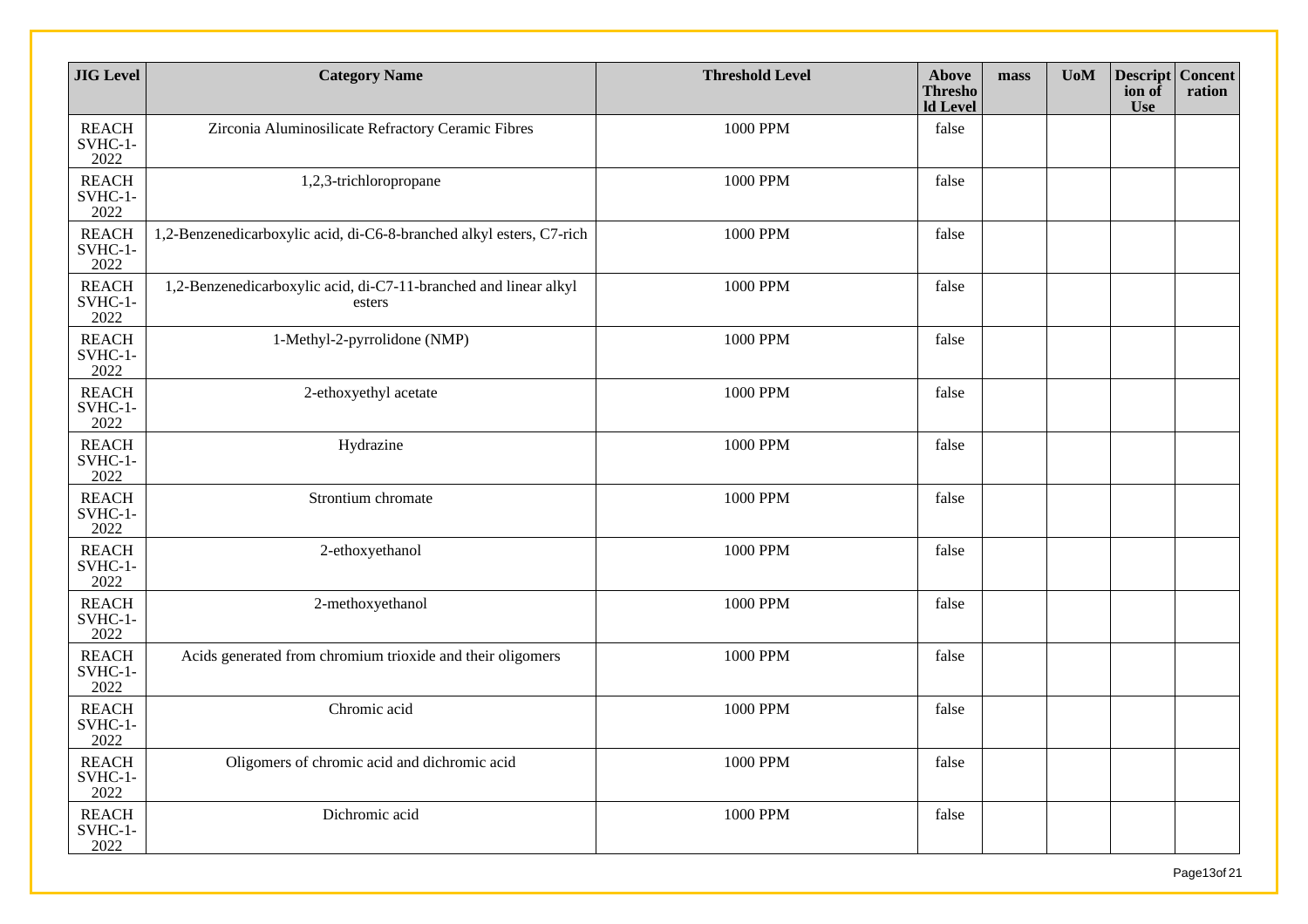| <b>JIG</b> Level                  | <b>Category Name</b>                    | <b>Threshold Level</b> | Above<br><b>Thresho</b><br><b>Id Level</b> | mass | U <sub>0</sub> M | Descript Concent<br>ion of<br><b>Use</b> | ration |
|-----------------------------------|-----------------------------------------|------------------------|--------------------------------------------|------|------------------|------------------------------------------|--------|
| <b>REACH</b><br>SVHC-1-<br>2022   | Chromium trioxide                       | 1000 PPM               | false                                      |      |                  |                                          |        |
| <b>REACH</b><br>SVHC-1-<br>2022   | Cobalt(II) carbonate                    | 1000 PPM               | false                                      |      |                  |                                          |        |
| <b>REACH</b><br>SVHC-1-<br>2022   | Cobalt(II) diacetate                    | 1000 PPM               | false                                      |      |                  |                                          |        |
| <b>REACH</b><br>SVHC-1-<br>2022   | Cobalt(II) dinitrate                    | 1000 PPM               | false                                      |      |                  |                                          |        |
| <b>REACH</b><br>SVHC-1-<br>2022   | Cobalt(II) sulphate                     | 1000 PPM               | false                                      |      |                  |                                          |        |
| <b>REACH</b><br>SVHC-1-<br>2022   | Ammonium dichromate                     | 1000 PPM               | false                                      |      |                  |                                          |        |
| <b>REACH</b><br>SVHC-1-<br>2022   | Boric acid                              | 1000 PPM               | false                                      |      |                  |                                          |        |
| <b>REACH</b><br>$SVHC-1-$<br>2022 | Boric acid, crude natural               | 1000 PPM               | false                                      |      |                  |                                          |        |
| <b>REACH</b><br>SVHC-1-<br>2022   | Boric acid                              | 1000 PPM               | false                                      |      |                  |                                          |        |
| <b>REACH</b><br>SVHC-1-<br>2022   | Disodium tetraborate, anhydrous         | 1000 PPM               | false                                      |      |                  |                                          |        |
| <b>REACH</b><br>SVHC-1-<br>2022   | Potassium chromate                      | 1000 PPM               | false                                      |      |                  |                                          |        |
| <b>REACH</b><br>SVHC-1-<br>2022   | Potassium dichromate                    | 1000 PPM               | false                                      |      |                  |                                          |        |
| <b>REACH</b><br>SVHC-1-<br>2022   | Sodium chromate                         | 1000 PPM               | false                                      |      |                  |                                          |        |
| <b>REACH</b><br>SVHC-1-<br>2022   | Tetraboron disodium heptaoxide, hydrate | 1000 PPM               | false                                      |      |                  |                                          |        |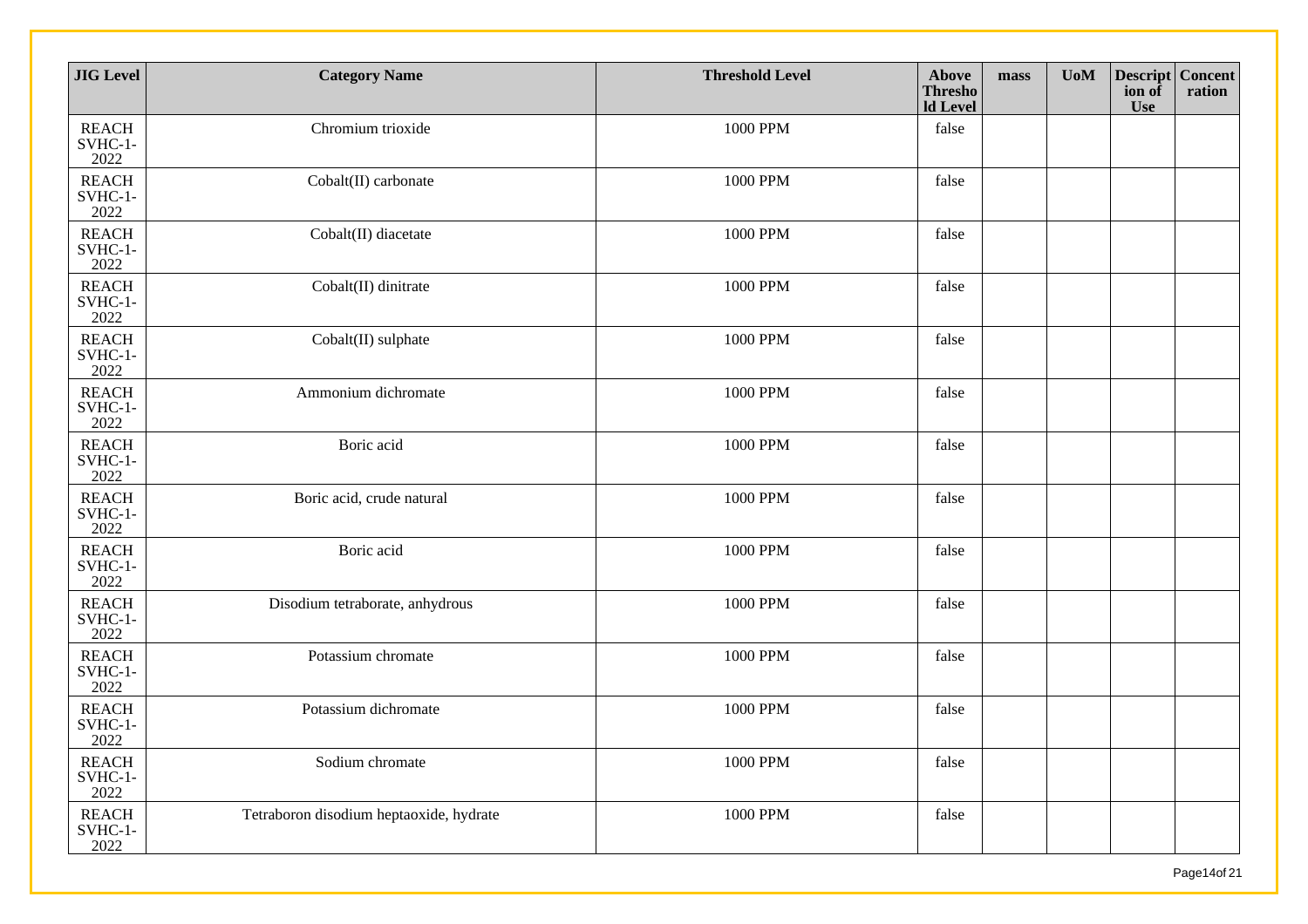| <b>JIG</b> Level                | <b>Category Name</b>                                        | <b>Threshold Level</b> | Above<br><b>Thresho</b><br><b>Id Level</b> | mass | <b>UoM</b> | Descript Concent<br>ion of<br><b>Use</b> | ration |
|---------------------------------|-------------------------------------------------------------|------------------------|--------------------------------------------|------|------------|------------------------------------------|--------|
| <b>REACH</b><br>SVHC-1-<br>2022 | Trichloroethylene                                           | 1000 PPM               | false                                      |      |            |                                          |        |
| <b>REACH</b><br>SVHC-1-<br>2022 | Acrylamide                                                  | 1000 PPM               | false                                      |      |            |                                          |        |
| <b>REACH</b><br>SVHC-1-<br>2022 | 2,4-dinitrotoluene                                          | 1000 PPM               | false                                      |      |            |                                          |        |
| <b>REACH</b><br>SVHC-1-<br>2022 | Anthracene oil                                              | 1000 PPM               | false                                      |      |            |                                          |        |
| <b>REACH</b><br>SVHC-1-<br>2022 | Anthracene oil, anthracene paste                            | 1000 PPM               | false                                      |      |            |                                          |        |
| <b>REACH</b><br>SVHC-1-<br>2022 | Anthracene oil, anthracene paste, anthracene fraction       | 1000 PPM               | false                                      |      |            |                                          |        |
| <b>REACH</b><br>SVHC-1-<br>2022 | Anthracene oil, anthracene paste, distn. lights             | 1000 PPM               | false                                      |      |            |                                          |        |
| <b>REACH</b><br>SVHC-1-<br>2022 | Anthracene oil, anthracene-low                              | 1000 PPM               | false                                      |      |            |                                          |        |
| <b>REACH</b><br>SVHC-1-<br>2022 | Diisobutyl phthalate                                        | 1000 PPM               | false                                      |      |            |                                          |        |
| <b>REACH</b><br>SVHC-1-<br>2022 | Lead chromate                                               | 1000 PPM               | false                                      |      |            |                                          |        |
| <b>REACH</b><br>SVHC-1-<br>2022 | Lead chromate molybdate sulphate red (C.I. Pigment Red 104) | 1000 PPM               | false                                      |      |            |                                          |        |
| <b>REACH</b><br>SVHC-1-<br>2022 | Lead sulfochromate yellow (C.I. Pigment Yellow 34)          | 1000 PPM               | false                                      |      |            |                                          |        |
| <b>REACH</b><br>SVHC-1-<br>2022 | Pitch, coal tar, high-temp.                                 | 1000 PPM               | false                                      |      |            |                                          |        |
| <b>REACH</b><br>SVHC-1-<br>2022 | Tris(2-chloroethyl) phosphate                               | 1000 PPM               | false                                      |      |            |                                          |        |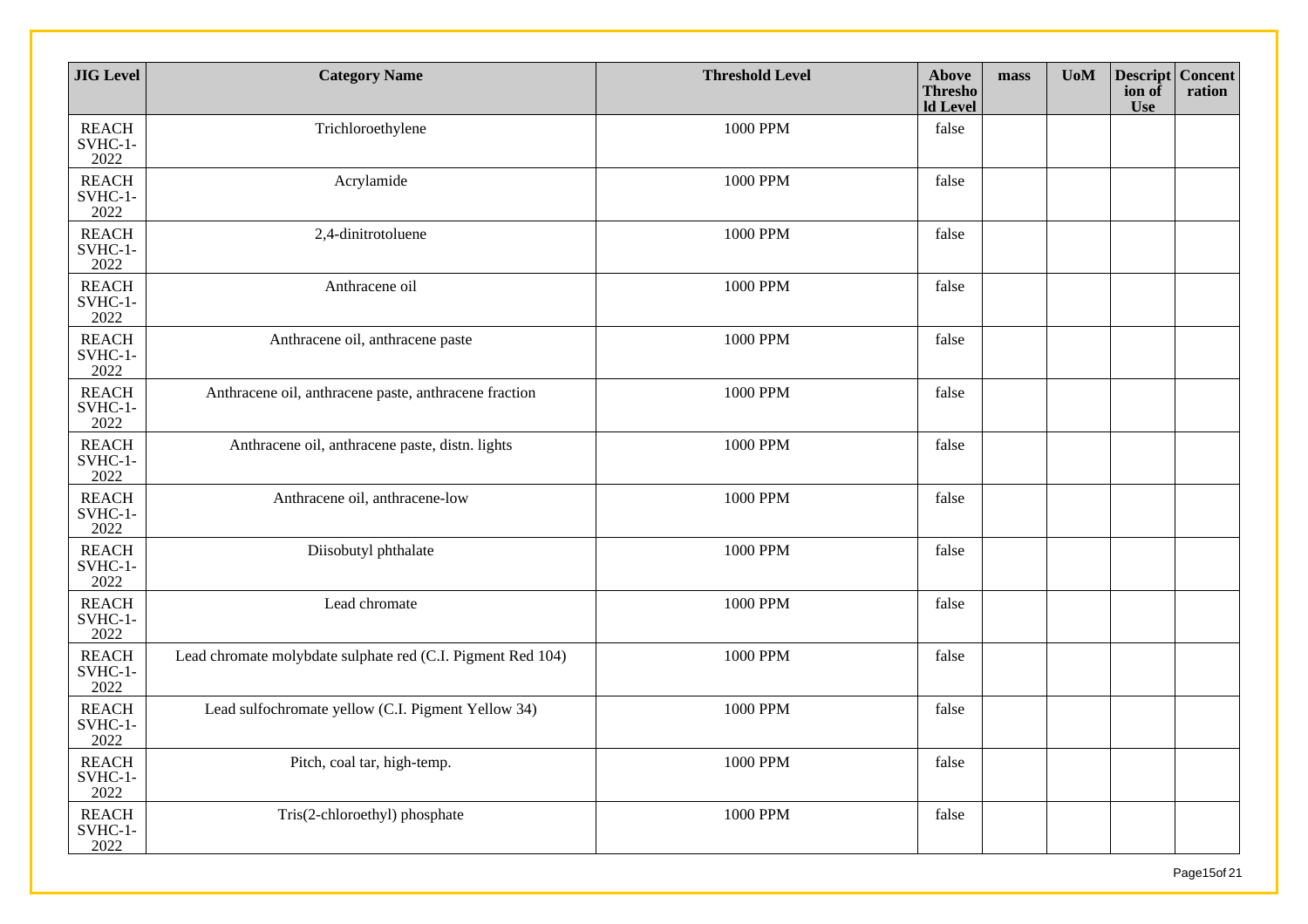| <b>JIG</b> Level                | <b>Category Name</b>                                        | <b>Threshold Level</b> | <b>Above</b><br><b>Thresho</b><br><b>Id Level</b> | mass | <b>UoM</b> | <b>Descript Concent</b><br>ion of<br><b>Use</b> | ration |
|---------------------------------|-------------------------------------------------------------|------------------------|---------------------------------------------------|------|------------|-------------------------------------------------|--------|
| <b>REACH</b><br>SVHC-1-<br>2022 | 4,4'- Diaminodiphenylmethane (MDA)                          | 1000 PPM               | false                                             |      |            |                                                 |        |
| <b>REACH</b><br>SVHC-1-<br>2022 | 5-tert-butyl-2,4,6-trinitro-m-xylene (Musk xylene)          | 1000 PPM               | false                                             |      |            |                                                 |        |
| <b>REACH</b><br>SVHC-1-<br>2022 | Alkanes, C10-13, chloro (Short Chain Chlorinated Paraffins) | 1000 PPM               | false                                             |      |            |                                                 |        |
| <b>REACH</b><br>SVHC-1-<br>2022 | Anthracene                                                  | 1000 PPM               | false                                             |      |            |                                                 |        |
| <b>REACH</b><br>SVHC-1-<br>2022 | Benzyl butyl phthalate (BBP)                                | 1000 PPM               | false                                             |      |            |                                                 |        |
| <b>REACH</b><br>SVHC-1-<br>2022 | Bis (2-ethylhexyl)phthalate (DEHP)                          | 1000 PPM               | false                                             |      |            |                                                 |        |
| <b>REACH</b><br>SVHC-1-<br>2022 | Bis(tributyltin) oxide (TBTO)                               | 1000 PPM               | false                                             |      |            |                                                 |        |
| <b>REACH</b><br>SVHC-1-<br>2022 | Cobalt dichloride                                           | 1000 PPM               | false                                             |      |            |                                                 |        |
| <b>REACH</b><br>SVHC-1-<br>2022 | Diarsenic pentaoxide                                        | 1000 PPM               | false                                             |      |            |                                                 |        |
| <b>REACH</b><br>SVHC-1-<br>2022 | Diarsenic trioxide                                          | 1000 PPM               | false                                             |      |            |                                                 |        |
| <b>REACH</b><br>SVHC-1-<br>2022 | Dibutyl phthalate (DBP)                                     | 1000 PPM               | false                                             |      |            |                                                 |        |
| <b>REACH</b><br>SVHC-1-<br>2022 | Hexabromocyclododecane (HBCDD)                              | 1000 PPM               | false                                             |      |            |                                                 |        |
| <b>REACH</b><br>SVHC-1-<br>2022 | 1,2,5,6,9,10-hexabromocyclodecane                           | 1000 PPM               | false                                             |      |            |                                                 |        |
| <b>REACH</b><br>SVHC-1-<br>2022 | gamma-hexabromocyclododecane                                | 1000 PPM               | false                                             |      |            |                                                 |        |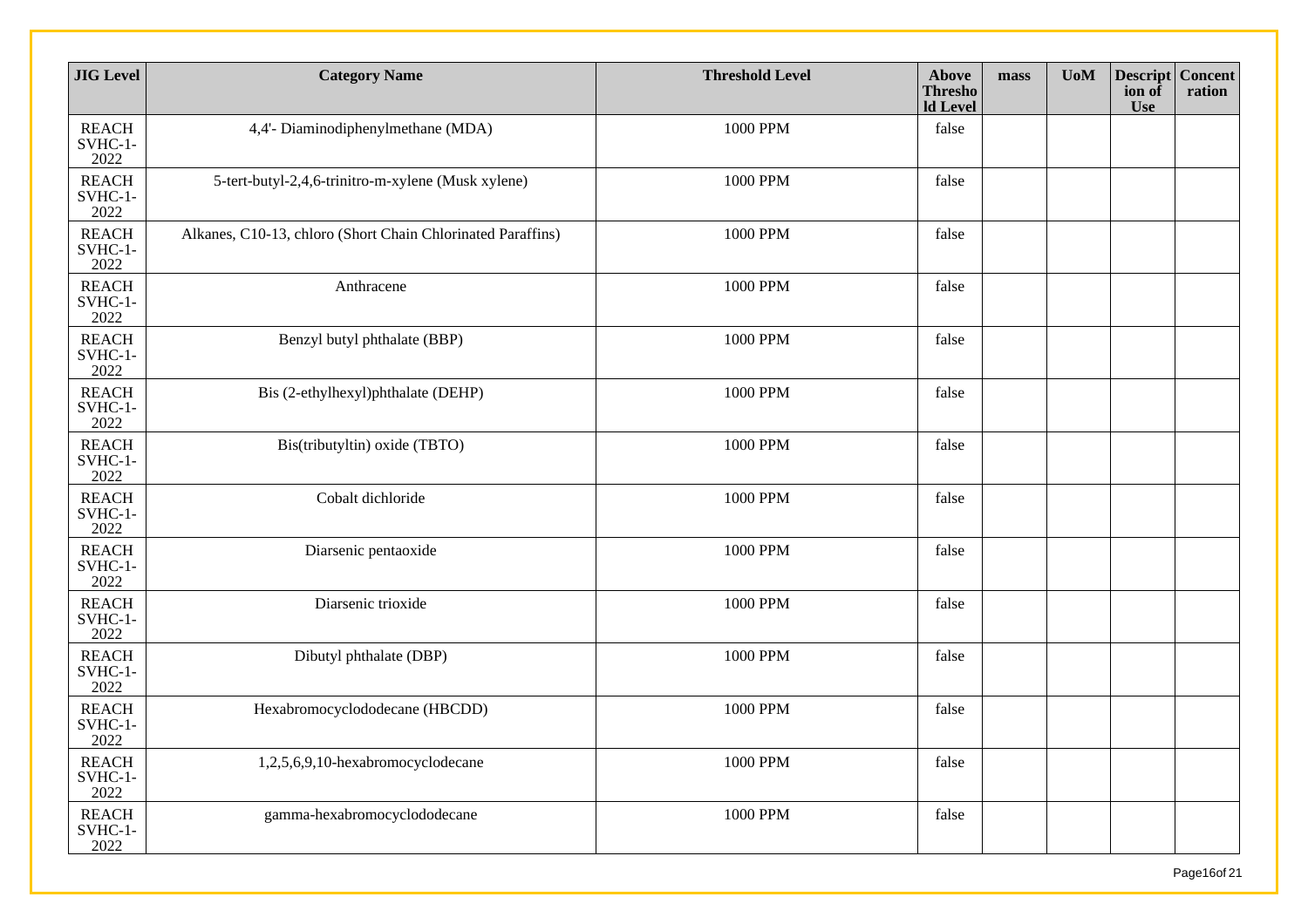| <b>JIG</b> Level                  | <b>Category Name</b>                                                    | <b>Threshold Level</b> | Above<br><b>Thresho</b><br><b>ld</b> Level | mass | <b>UoM</b> | <b>Descript Concent</b><br>ion of<br><b>Use</b> | ration |
|-----------------------------------|-------------------------------------------------------------------------|------------------------|--------------------------------------------|------|------------|-------------------------------------------------|--------|
| <b>REACH</b><br>SVHC-1-<br>2022   | Hexabromocyclododecane                                                  | 1000 PPM               | false                                      |      |            |                                                 |        |
| <b>REACH</b><br>SVHC-1-<br>2022   | alpha-hexabromocyclododecane                                            | 1000 PPM               | false                                      |      |            |                                                 |        |
| <b>REACH</b><br>$SVHC-1-$<br>2022 | beta-hexabromocyclododecane                                             | 1000 PPM               | false                                      |      |            |                                                 |        |
| <b>REACH</b><br>SVHC-1-<br>2022   | Lead hydrogen arsenate                                                  | 1000 PPM               | false                                      |      |            |                                                 |        |
| <b>REACH</b><br>SVHC-1-<br>2022   | Sodium dichromate                                                       | 1000 PPM               | false                                      |      |            |                                                 |        |
| <b>REACH</b><br>SVHC-1-<br>2022   | Triethyl arsenate                                                       | 1000 PPM               | false                                      |      |            |                                                 |        |
| <b>REACH</b><br>SVHC-1-<br>2022   | Perfluorohexane-1-sulphonic acid and its salts (PFHxS)                  | 1000 PPM               | false                                      |      |            |                                                 |        |
| <b>REACH</b><br>SVHC-1-<br>2022   | 4,4'-isopropylidenediphenol (bisphenol A)                               | 1000 PPM               | false                                      |      |            |                                                 |        |
| <b>REACH</b><br>SVHC-1-<br>2022   | nonadecafluorodecanoic acid (PFDA) and its sodium and ammonium<br>salts | 1000 PPM               | false                                      |      |            |                                                 |        |
| <b>REACH</b><br>SVHC-1-<br>2022   | 4-heptylphenol, branched and linear (4-HPbl)                            | 1000 PPM               | false                                      |      |            |                                                 |        |
| <b>REACH</b><br>SVHC-1-<br>2022   | p-(1,1-dimethylpropyl)phenol (PTAP)                                     | 1000 PPM               | false                                      |      |            |                                                 |        |
| <b>REACH</b><br>SVHC-1-<br>2022   | Benzo[def]chrysene                                                      | 1000 PPM               | false                                      |      |            |                                                 |        |
| <b>REACH</b><br>SVHC-1-<br>2022   | Nitrobenzene                                                            | 1000 PPM               | false                                      |      |            |                                                 |        |
| <b>REACH</b><br>$SVHC-1-$<br>2022 | 2,4-di-tert-butyl-6-(5-chlorobenzotriazol-2-yl)phenol (UV-327)          | 1000 PPM               | false                                      |      |            |                                                 |        |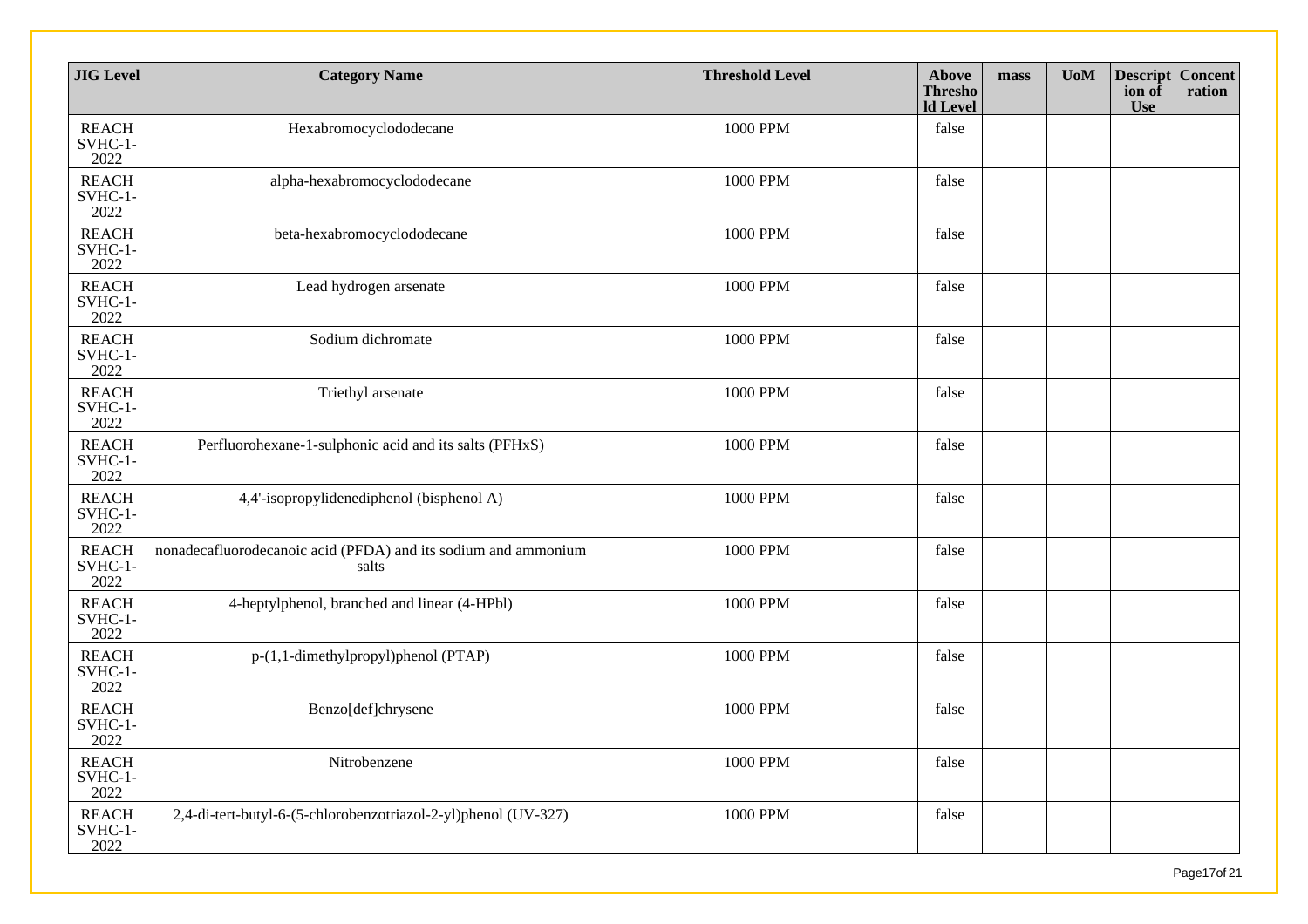| <b>JIG</b> Level                | <b>Category Name</b>                                                                                            | <b>Threshold Level</b> | Above<br><b>Thresho</b><br><b>ld</b> Level | mass | U <sub>0</sub> M | <b>Descript Concent</b><br>ion of<br><b>Use</b> | ration |
|---------------------------------|-----------------------------------------------------------------------------------------------------------------|------------------------|--------------------------------------------|------|------------------|-------------------------------------------------|--------|
| <b>REACH</b><br>SVHC-1-<br>2022 | 2-(2H-benzotriazol-2-yl)-4-(tert-butyl)-6-(sec-butyl)phenol (UV-350)                                            | 1000 PPM               | false                                      |      |                  |                                                 |        |
| <b>REACH</b><br>SVHC-1-<br>2022 | 1,3-propanesultone                                                                                              | 1000 PPM               | false                                      |      |                  |                                                 |        |
| <b>REACH</b><br>SVHC-1-<br>2022 | Perfluorononan-1-oic-acid and its sodium and ammonium salts                                                     | 1000 PPM               | false                                      |      |                  |                                                 |        |
| <b>REACH</b><br>SVHC-1-<br>2022 | 4'4'-isopropylidenediphenol (bisphenol A:BPA                                                                    | 1000 PPM               | false                                      |      |                  |                                                 |        |
| <b>REACH</b><br>SVHC-1-<br>2022 | Chrysene                                                                                                        | 1000 PPM               | false                                      |      |                  |                                                 |        |
| <b>REACH</b><br>SVHC-1-<br>2022 | Benz[a]anthracene                                                                                               | 1000 PPM               | false                                      |      |                  |                                                 |        |
| <b>REACH</b><br>SVHC-1-<br>2022 | Cadmium Nitrate                                                                                                 | 1000 PPM               | false                                      |      |                  |                                                 |        |
| <b>REACH</b><br>SVHC-1-<br>2022 | Cadmium hydroxide                                                                                               | 1000 PPM               | false                                      |      |                  |                                                 |        |
| <b>REACH</b><br>SVHC-1-<br>2022 | Cadmium carbonate                                                                                               | 1000 PPM               | false                                      |      |                  |                                                 |        |
| <b>REACH</b><br>SVHC-1-<br>2022 | 1,6,7,8,9,14,15,16,17,18-Dodechachloropentacyclo[12.2.1.1]octodeca-<br>$7-15$ -diene                            | 1000 PPM               | false                                      |      |                  |                                                 |        |
| <b>REACH</b><br>SVHC-1-<br>2022 | Reacrion products of 1,3,4-thiadiazolidine-2,5dithione, formaldehyde<br>and 4-heptylphenol, branched and linear | 1000 PPM               | false                                      |      |                  |                                                 |        |
| <b>REACH</b><br>SVHC-1-<br>2022 | Octamethylcyclotetrasiloxane (D4)                                                                               | 1000 PPM               | false                                      |      |                  |                                                 |        |
| <b>REACH</b><br>SVHC-1-<br>2022 | Decamethylcyclopentasiloxane (D5)                                                                               | 1000 PPM               | false                                      |      |                  |                                                 |        |
| <b>REACH</b><br>SVHC-1-<br>2022 | Dodecamethylcyclohexasiloxane (D6)                                                                              | 1000 PPM               | false                                      |      |                  |                                                 |        |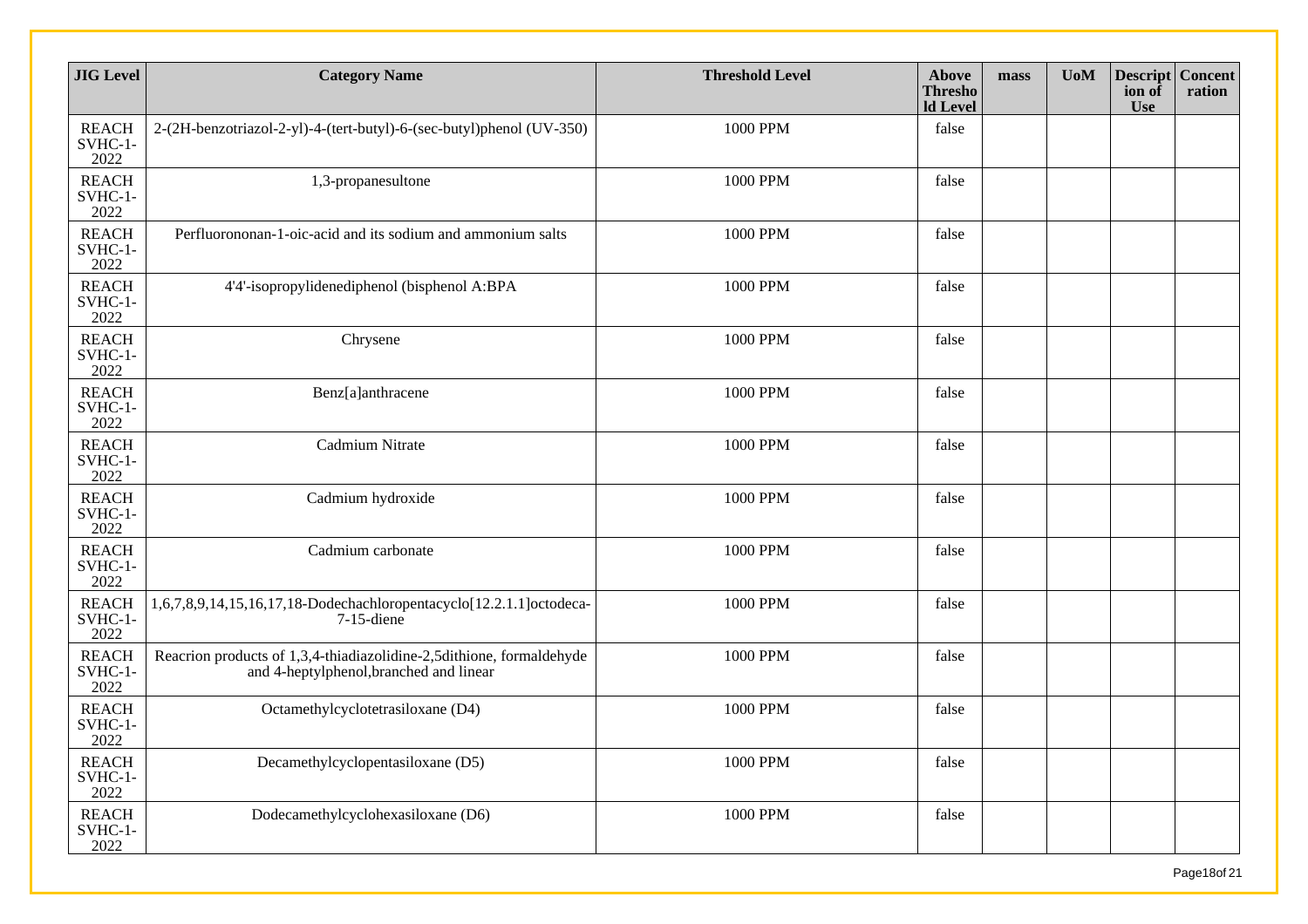| <b>JIG</b> Level                  | <b>Category Name</b>                                                            | <b>Threshold Level</b> | Above<br><b>Thresho</b><br><b>Id Level</b> | mass | <b>UoM</b> | Descript Concent<br>ion of<br><b>Use</b> | ration |
|-----------------------------------|---------------------------------------------------------------------------------|------------------------|--------------------------------------------|------|------------|------------------------------------------|--------|
| <b>REACH</b><br>SVHC-1-<br>2022   | Lead                                                                            | 1000 PPM               | false                                      |      |            |                                          |        |
| <b>REACH</b><br>SVHC-1-<br>2022   | Disodium octoborate                                                             | 1000 PPM               | false                                      |      |            |                                          |        |
| <b>REACH</b><br>SVHC-1-<br>2022   | Benzo[ghi}perylene                                                              | 1000 PPM               | false                                      |      |            |                                          |        |
| <b>REACH</b><br>SVHC-1-<br>2022   | Terphenyl hygronated                                                            | 1000 PPM               | false                                      |      |            |                                          |        |
| <b>REACH</b><br>SVHC-1-<br>2022   | Ehtylenedyamine (EDA)                                                           | 1000 PPM               | false                                      |      |            |                                          |        |
| <b>REACH</b><br>SVHC-1-<br>2022   | Dicyclohexyl phthalate (DCHP)                                                   | 1000 PPM               | false                                      |      |            |                                          |        |
| <b>REACH</b><br>SVHC-1-<br>2022   | Benzene-1,2,4 Tricarboxylic acid-1,2 anhydride (Trimellitic<br>Anhydride) (TMA) | 1000 PPM               | false                                      |      |            |                                          |        |
| <b>REACH</b><br>SVHC-1-<br>2022   | 2,2-bis(4'-hydroxyphenyl)-4-methylpentane                                       | 1000 PPM               | false                                      |      |            |                                          |        |
| <b>REACH</b><br>SVHC-1-<br>2022   | Benzo[k]flouranthene                                                            | 1000 PPM               | false                                      |      |            |                                          |        |
| <b>REACH</b><br>$SVHC-1-$<br>2022 | Flouranthene                                                                    | 1000 PPM               | false                                      |      |            |                                          |        |
| <b>REACH</b><br>SVHC-1-<br>2022   | Phenanthene                                                                     | 1000 PPM               | false                                      |      |            |                                          |        |
| <b>REACH</b><br>SVHC-1-<br>2022   | Pyrene                                                                          | 1000 PPM               | false                                      |      |            |                                          |        |
| <b>REACH</b><br>SVHC-1-<br>2022   | 1,7,7-trimethyl-3-(phenylmethylene)bicyclo[2.2.1]heptan-2-one)                  | 1000 PPM               | false                                      |      |            |                                          |        |
| <b>REACH</b><br>SVHC-1-<br>2022   | 2-methoxyethyl acetate                                                          | 1000 PPM               | false                                      |      |            |                                          |        |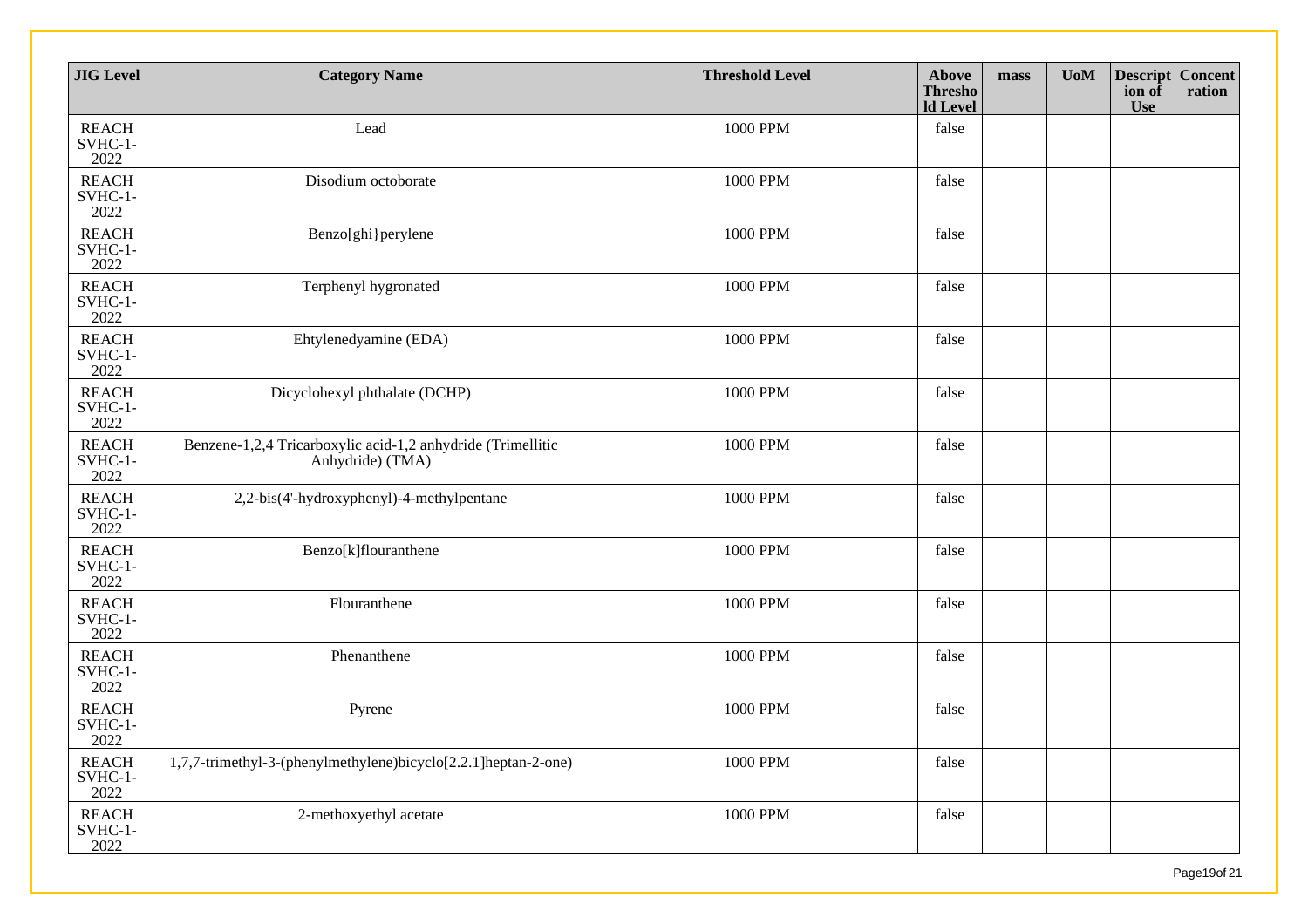| <b>JIG</b> Level                | <b>Category Name</b>                                                                                                                                                                                             | <b>Threshold Level</b> | Above<br><b>Thresho</b><br><b>Id Level</b> | mass | <b>UoM</b> | <b>Descript</b><br>ion of<br><b>Use</b> | <b>Concent</b><br>ration |
|---------------------------------|------------------------------------------------------------------------------------------------------------------------------------------------------------------------------------------------------------------|------------------------|--------------------------------------------|------|------------|-----------------------------------------|--------------------------|
| <b>REACH</b><br>SVHC-1-<br>2022 | Tris(4-nonylphenyl, branched and linear) phosphite (TNPP) with $>=$<br>$0.1\%$ w/w of 4-nonylphenol, branched and linear (4-NP)                                                                                  | 1000 PPM               | false                                      |      |            |                                         |                          |
| <b>REACH</b><br>SVHC-1-<br>2022 | 2,3,3,3-tethafloro-2-(heptafluoropropoxy)propionic acid, its salts and<br>its acyl hallides (covering any of their individual isomers and<br>combinations thereof                                                | 1000 PPM               | false                                      |      |            |                                         |                          |
| <b>REACH</b><br>SVHC-1-<br>2022 | 4-tert-butylphenol                                                                                                                                                                                               | 1000 PPM               | false                                      |      |            |                                         |                          |
| <b>REACH</b><br>SVHC-1-<br>2022 | Diisohexyl pthalate                                                                                                                                                                                              | 1000 PPM               | false                                      |      |            |                                         |                          |
| <b>REACH</b><br>SVHC-1-<br>2022 | 2-benzl-2-dimethylamino-4'morpholinopropan-1-one                                                                                                                                                                 | 1000 PPM               | false                                      |      |            |                                         |                          |
| <b>REACH</b><br>SVHC-1-<br>2022 | 2-methyl-1-(4-methylthiophenyl)-2-morpholinopropan-1-one                                                                                                                                                         | 1000 PPM               | false                                      |      |            |                                         |                          |
| <b>REACH</b><br>SVHC-1-<br>2022 | Perflorobutane sulfonic acid (PFBS) and its salts                                                                                                                                                                | 1000 PPM               | false                                      |      |            |                                         |                          |
| <b>REACH</b><br>SVHC-1-<br>2022 | 1-vinylimidazole                                                                                                                                                                                                 | 1000 PPM               | false                                      |      |            |                                         |                          |
| <b>REACH</b><br>SVHC-1-<br>2022 | 2-methylimidazole                                                                                                                                                                                                | 1000 PPM               | false                                      |      |            |                                         |                          |
| <b>REACH</b><br>SVHC-1-<br>2022 | Bis(2-(2-methoxyethoxy)ethyl)ether                                                                                                                                                                               | 1000 PPM               | false                                      |      |            |                                         |                          |
| <b>REACH</b><br>SVHC-1-<br>2022 | Dioctyltin dilaurate, stannane, dioctyl-, bis(coco acyloxy) derivs., and<br>any other stannane, dioctyl-, bis(fatty acyloxy) derivs. wherein C12 is<br>the predominant carbon number of the fatty acyloxy moiety | 1000 PPM               | false                                      |      |            |                                         |                          |
| <b>REACH</b><br>SVHC-1-<br>2022 | 6,6'-di-tert-butyl-2,2'-methylenedi-p-cresol                                                                                                                                                                     | 1000 PPM               | false                                      |      |            |                                         |                          |
| <b>REACH</b><br>SVHC-1-<br>2022 | tris(2-methoxyethoxy)vinylsilane                                                                                                                                                                                 | 1000 PPM               | false                                      |      |            |                                         |                          |
| <b>REACH</b><br>SVHC-1-<br>2022 | $(\pm)$ -1,7,7-trimethyl-3-[(4-<br>methylphenyl)methylene]bicyclo[2.2.1]heptan-2-one covering any of<br>the individual isomers and/or combinations thereof (4-MBC                                                | 1000 PPM               | false                                      |      |            |                                         |                          |